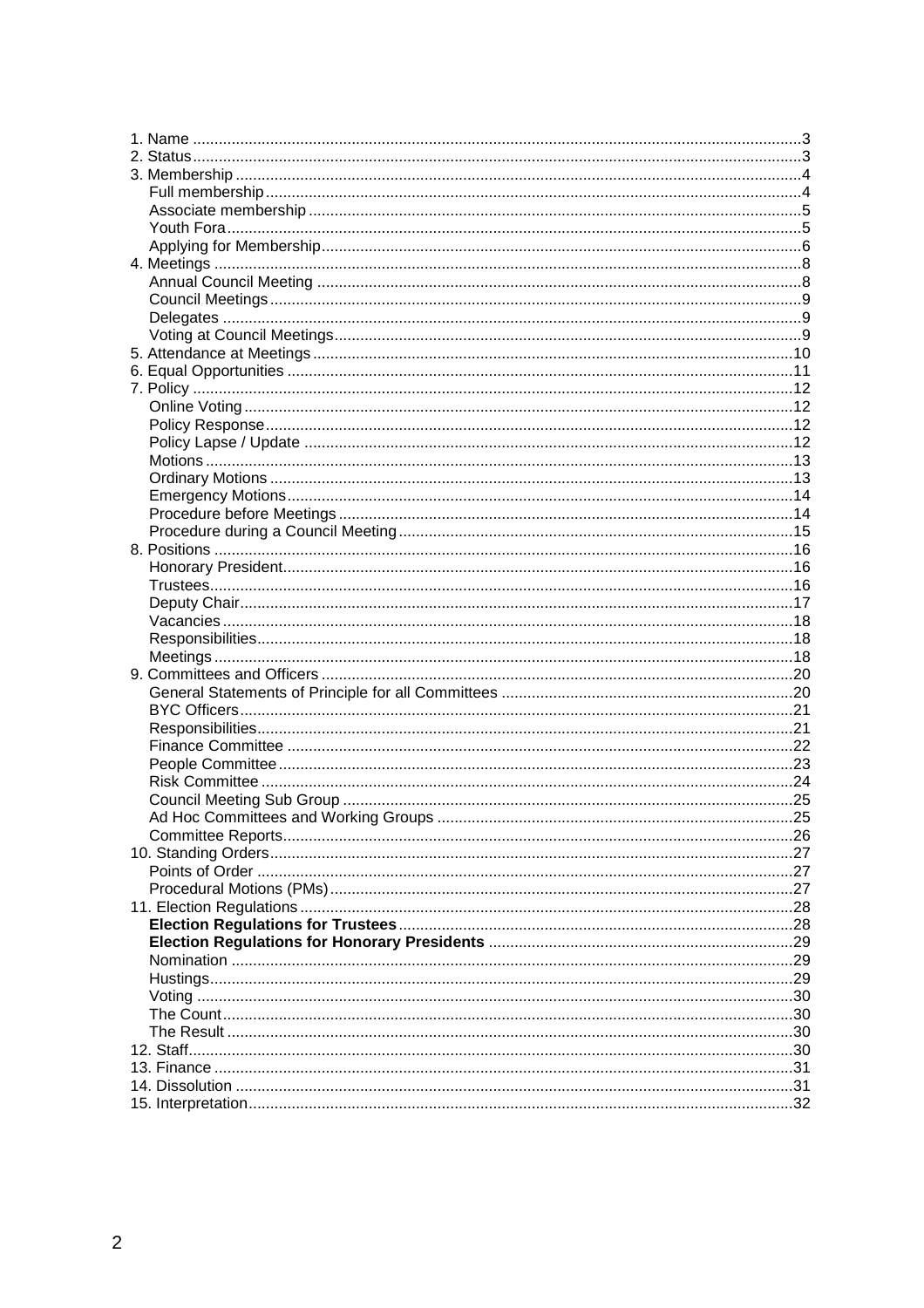### **1. Name**

1. The name of the Charity is the British Youth Council, and in this Rule Book it is referred to as 'BYC' or 'the Council'.

## **2. Status**

- 1. This Rule Book sets out the procedures related to BYC's governance and is adopted by the Trustees under the powers given to them in Article 97 and may be amended by a two-thirds majority at a Meeting of the of Trustees or by the members as provided in Article 98. The Rule Book should be read in conjunction with the Memorandum and Articles of Association of BYC, which are the main governing documents and take precedence over this Rule Book if there is any conflict between them.
- 2. If stated in the relevant section of the Rules, the Board must consult with the membership before to making a decision to amend the Rules.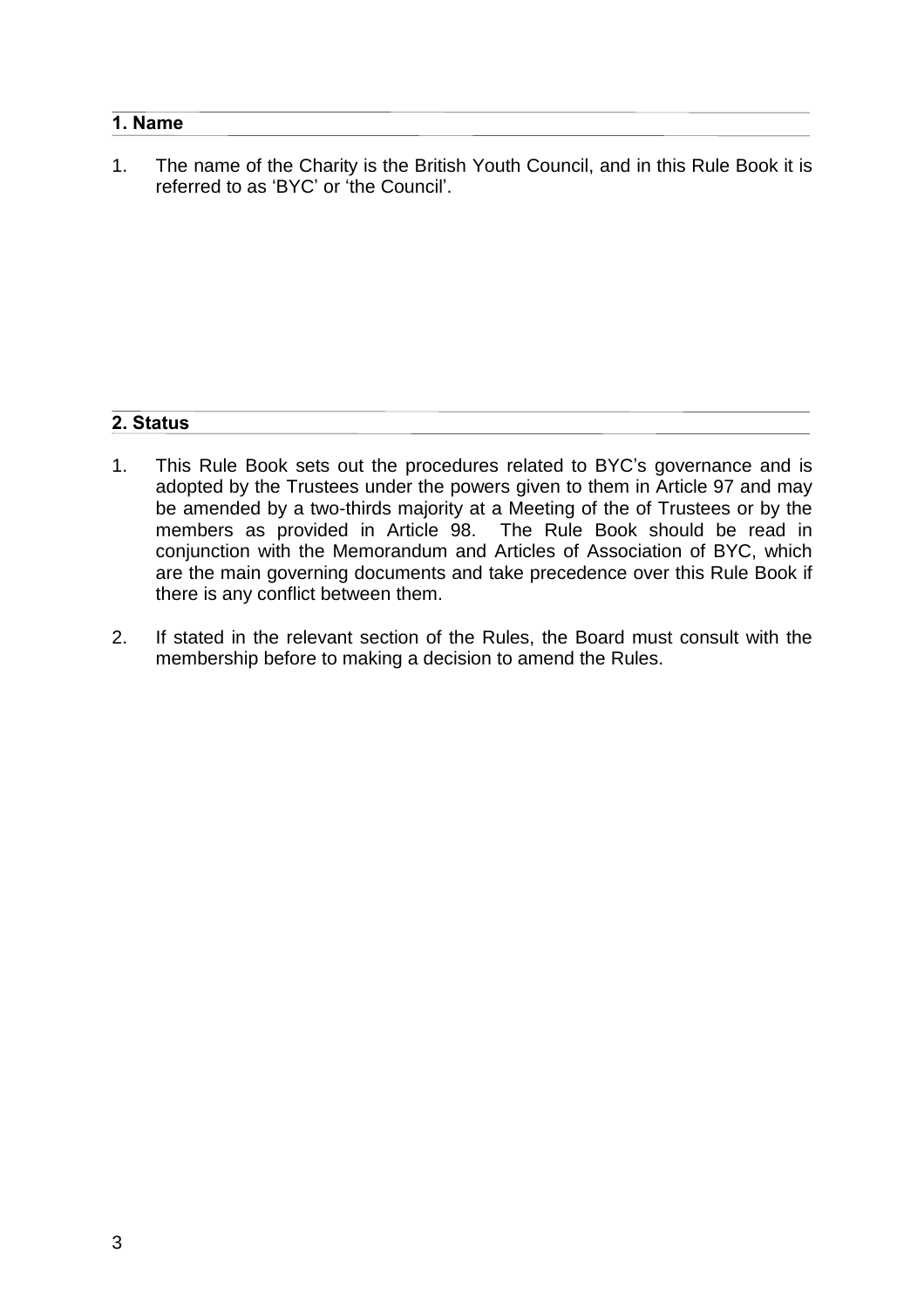## **3. Membership**

- 1. BYC shall have three types of membership:
	- Full membership
	- Associate membership
	- Youth fora
- 2. Only full members shall be members for the purposes of the Companies Acts and the Articles of Association. Article 12 allows the Trustees to establish categories of associate membership without giving such associate members the full rights of members under company law.

### **Full membership**

- 3. A youth organisation or a youth section of an organisation is eligible to apply for full membership of BYC if it fulfils the following criteria:
	- there are within the organisation democratic means whereby young people can influence policy;
	- it is properly constituted;
	- its membership is voluntary;
	- it agrees to act in accordance with the equal opportunities statement as set out in this document while in contact with BYC.
- 4. An organisation working across the whole or majority of the UK, or across any one or more of the countries in the UK shall be considered to be a national organisation.
- 5. Organisations applying for full membership shall give BYC details of the total number of members of the organisation or youth section and state the age range covered. Any branch or unit of any organisation which BYC considers is organised on a national basis shall be represented by their national organisation and the branch or unit shall not itself be entitled to become a full members of BYC.
- 6. Organisations that are umbrella bodies for other organisations, which meet the membership criteria, may join BYC and their representation shall be determined on the basis of the total number of young people they represent throughout the entirety of their membership. If one or more of their member organisations has already joined or wishes to join BYC separately to the umbrella organisation, the umbrella organisation must discount the number of young people who are members of that organisation from their total number of members when submitting their total number of members to BYC.
- 7. Full members of BYC shall have the following rights:
	- shall be eligible to send voting delegates and observer delegates to General Meetings and Council Meetings in accordance with in section 5 (*Attendance at Meetings*) of this Rule Book;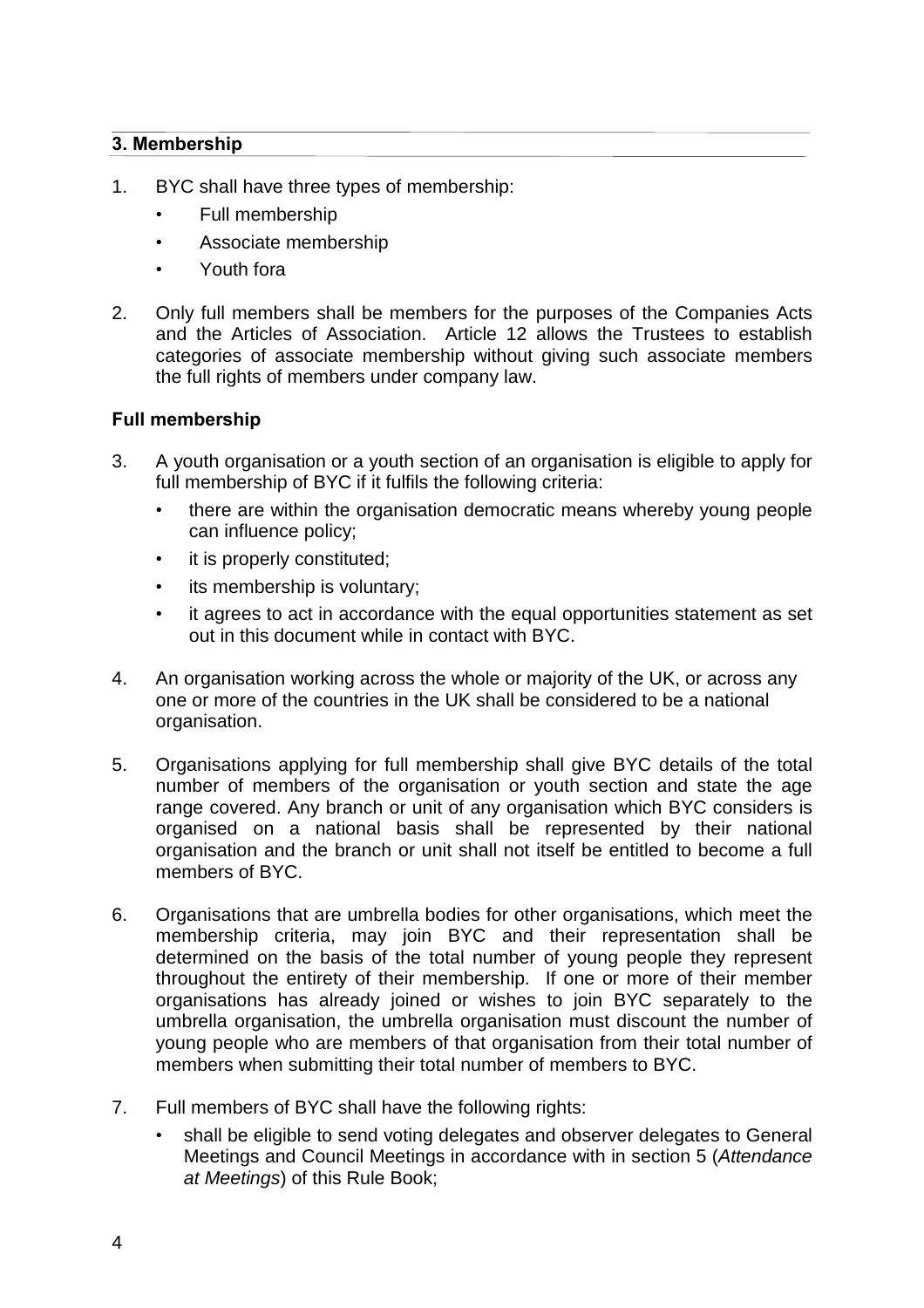- shall be eligible to participate in General Meetings and Council Meetings in accordance with the procedures as outlined in this Rule Book;
- shall be eligible to stand candidates for election in accordance with the procedures as outlined in this Rule Book;
- shall be eligible to nominate members of the organisation to participate in BYC's committees and working groups in accordance with the procedures as outlined in this Rule Book;
- shall receive mailings from BYC;
- local branches and members of the organisation shall also be able to participate in conferences, seminars and other events organised by BYC, other than General Meetings and Council Meetings, if they are not part of that member organisations' registered delegation;
- local branches and members of the organisation shall also be eligible to receive discounts on goods and services as decided by the Board of Trustees from time to time;
- other rights of membership as agreed by BYC from time to time.

### **Associate membership**

- 8. Any individual or organisation which has an interest in youth issues and in the work of BYC is eligible to apply for associate membership.
- 9. Associate members of BYC shall have the following rights:
	- shall be eligible to send observers to General Meetings and Council Meetings in accordance with in section 5 (*Attendance at Meetings*) of this Rule Book;
	- shall be eligible to participate in BYC business but only to the extent provided by this Rule Book;
	- shall receive BYC mailings at the discretion of the Board of Trustees;
	- shall be eligible to participate in conferences, seminars and other events organised by BYC (which are not General Meetings or Council Meetings), save that they shall not represent BYC at any such events;
	- such other rights agreed by BYC from time to time.

### **Youth Fora**

- 10. BYC shall, where appropriate, encourage the development of existing and future youth fora covering areas where there is devolved national and regional government within the boundaries of the United Kingdom
- 11. BYC may recognise youth fora by a two-thirds majority vote of either a Council Meeting or a meeting of the Board of Trustees, after an application process in line with that specified for member organisations (3.16). Such recognition may be terminated by the organisation concerned or by a simple majority vote at a Council Meeting or a meeting of the Board of Trustees.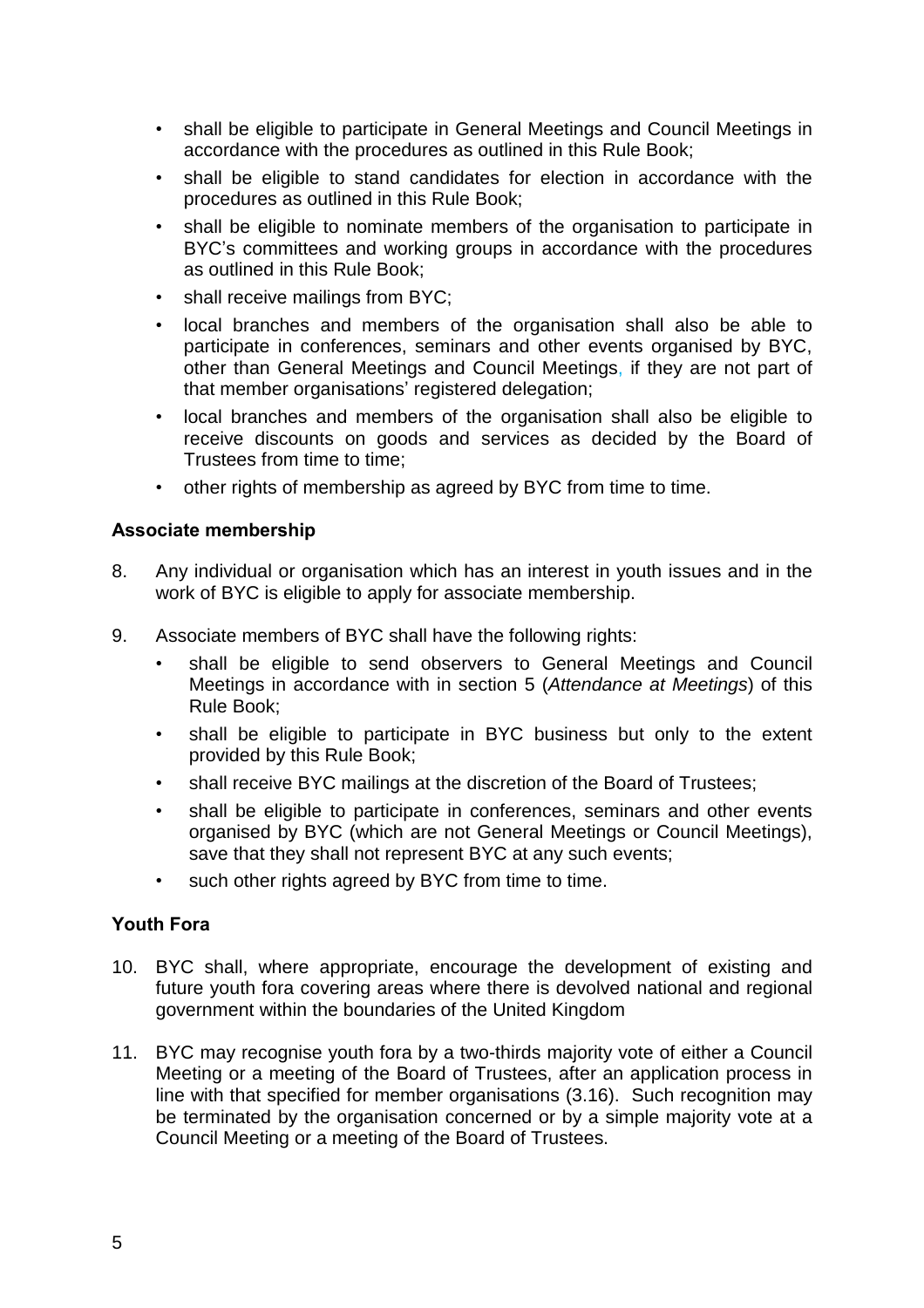- 12. Such Youth Fora shall:
	- be representative of young people in a manner that includes the involvement of young people from a wide variety of youth organisations;
	- be run by an elected committee whose members shall not have reached their  $26<sup>th</sup>$  birthday at their time of election;
	- be properly constituted;
	- agree to act in accordance with the equal opportunities statement as set out in this document whilst in contact with BYC.
- 13. Youth Fora shall be wholly independent of BYC but shall have the following rights of participation:
	- shall be eligible to attend meetings in accordance with section 5 *(Attendance at Meetings)* of this document;
	- shall receive BYC mailings;
	- organisations and/or individuals in membership of the youth forum shall be eligible to participate in conferences, seminars and other events organised by BYC, other than General Meetings and Council Meetings, if those individuals are not part of another organisation's registered delegation;
	- shall not be required to pay the annual subscription fee but shall be required to pay the full cost of registration fees and of other goods and services received, except at the discretion of the Board of Trustees;
	- such other rights as agreed by BYC from time to time.
- 14. If a recognised youth forum becomes a full member, it enjoys full membership rights and voting entitlements as defined in section 5 (*Attendance at Meetings*). This is subject to the forum joining and paying the membership fee.

### **Applying for Membership**

- 15. The Board of Trustees is responsible for ensuring that BYC has an established system for approving applications for membership.
- 16. A membership application shall be presented to the Board of Trustees at the earliest opportunity. The Board of Trustees shall vote on all applications for membership, and shall require a two-thirds majority vote of the Board of Trustees to admit an organisation as a member. If the Board of Trustees accepts the organisation into membership, it shall be invoiced immediately and enjoy full rights from when BYC receives payment.
- 17. Organisations applying for membership may make available to members of the Board of Trustees information on their aims, objectives and work, any other information pertinent to the applicant's submission for membership.
- 18. The Board of Trustees shall inform the Annual Council Meeting of those organisations that have initiated or terminated membership during that year.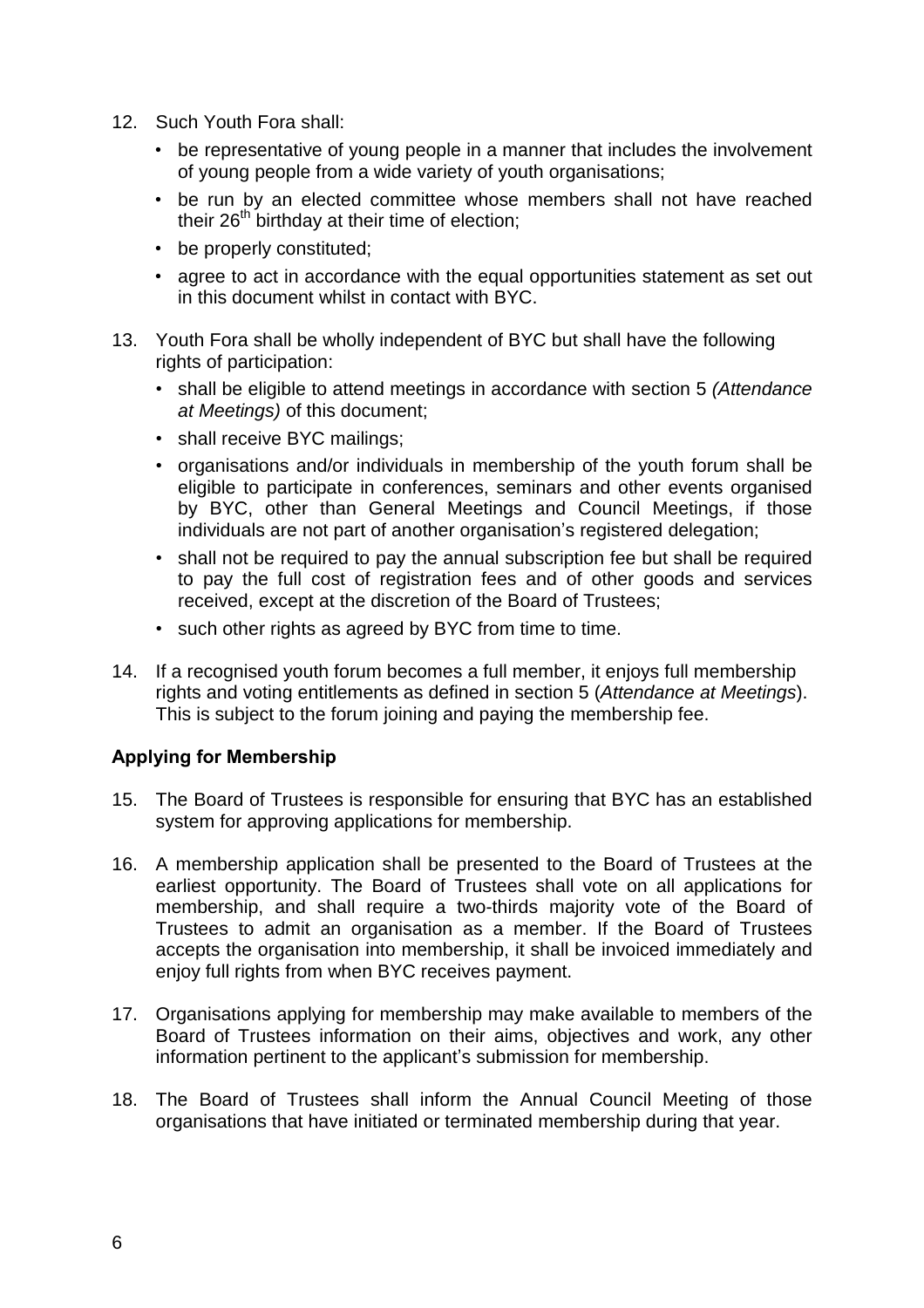- 19. Full membership may be terminated according to the procedures set out in the Article 10 of the Articles.
- 20. Admission to associate membership shall be in the discretion of the Trustees. Associate membership may be terminated by the passing of a resolution at a meeting of the Board of Trustees that the member be expelled on the grounds continued membership is harmful to or is likely to become harmful to BYC.
- 21. Youth Fora may cease to be recognised by the passing of a resolution by a two-thirds majority at either a Council Meeting or meeting of the Board of Trustees.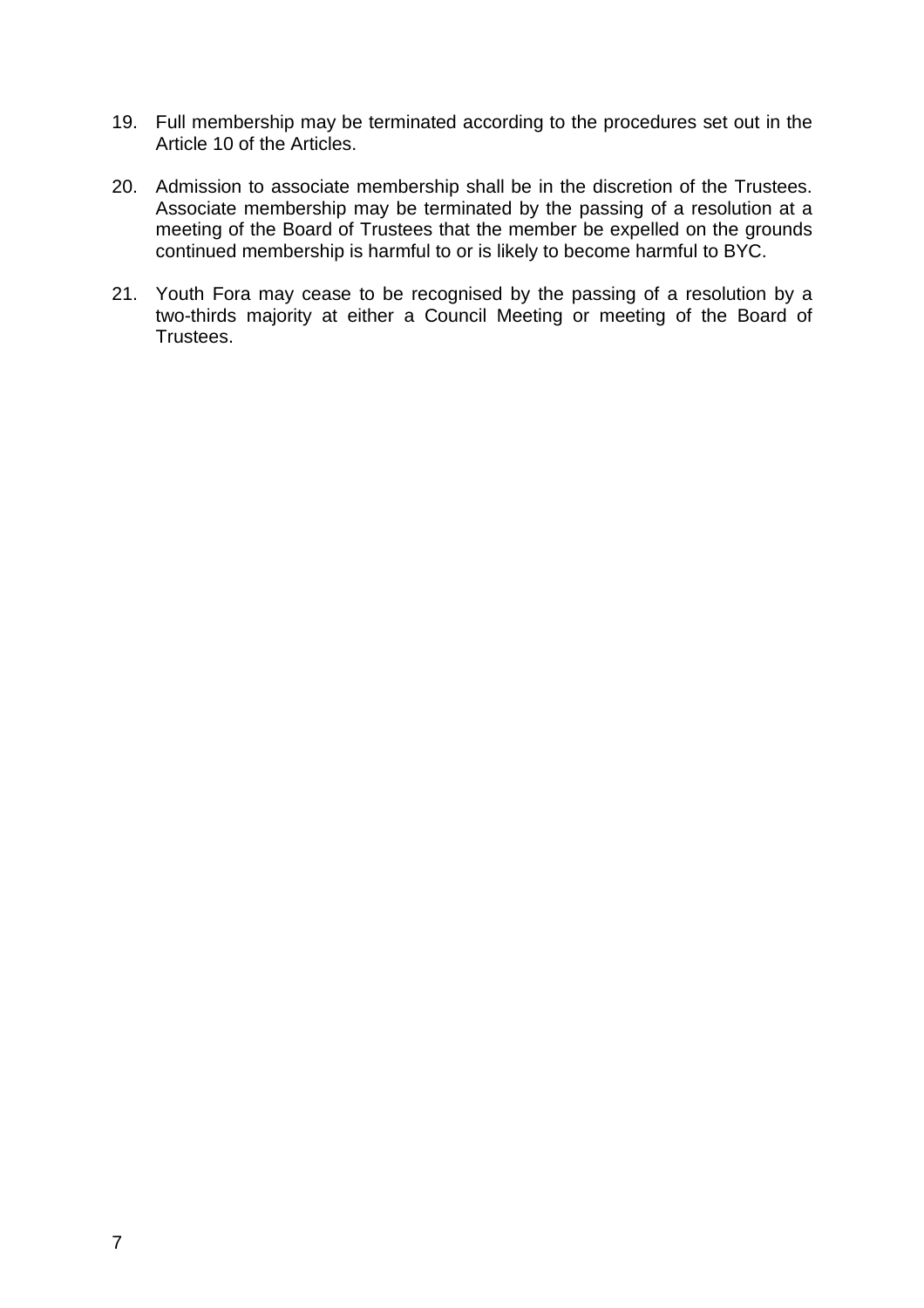## **4. Meetings**

- 1. BYC shall have the following meetings,
	- General Meetings convened in accordance with the Companies Acts and the Articles (as supplemented by these Rules);
	- Council Meetings convened in accordance with these Rules.
- 2. All meetings and any surrounding scheduled activities shall be conducted in a non-intimidating manner in which all delegates should feel free to participate. All meetings shall be held in a venue that is accessible to all delegates. All business sessions shall be non-smoking and there shall be no consumption of alcohol.
- 3. The agenda for each Council Meeting shall include the following items:
	- business items as specified in this Rule Book in relation to each type of meeting;
	- training and information for delegates;
	- meetings of the separate groups as specified in the section on Equal Opportunities;
	- other items as appropriate.
- 4. All documents for meetings shall be written in plain English, and will be available in alternative formats as required
- 5. The quorum for any General Meeting or Council Meeting shall be 50% plus 1 (rounded down) of delegates that have registered to attend the meeting.
- 6. All General Meetings and Council Meetings shall adopt and use the Standing Orders, as laid out in Section 10 during the conduct of that meeting.

### **Annual Council Meeting**

- 7. The business conducted at the Annual Council Meeting shall include:
	- receiving the accounts of the Council for the previous financial year;
	- receiving the Trustees' report on the Council's activities since the previous Annual Council Meeting;
	- accepting the retirement of those Trustees who wish to retire or who are retiring by rotation;
	- electing Trustees to fill the vacancies arising;
	- noting the re-appointment of auditors (if appropriate);
	- conferring on any individual with their consent the honorary title of President;
	- discussing and determining any issues of policy relating to the internal operations of the Council such as organisation's finances, human resources and child protection policies.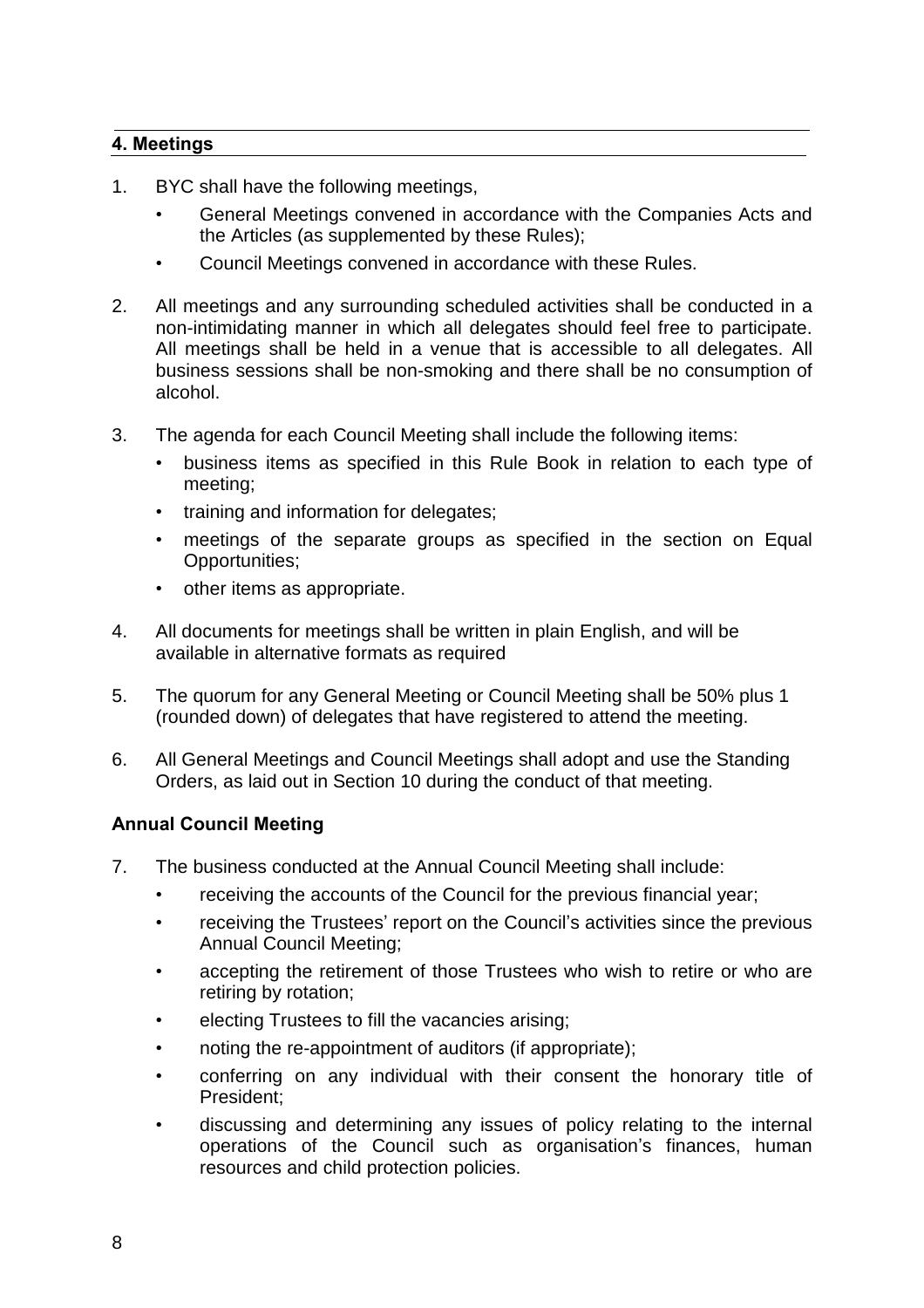## **Council Meetings**

- 8. BYC shall normally have no less than one and no more than two Council Meetings in addition to the Annual Council Meetings, in a twenty four month period.
- 9. The purpose of a Council Meeting shall be:
	- to discuss, ratify, and note the lapse of, BYC policy (if submitted);
	- to elect members to an ad-hoc working group (if proposed by the Board of Trustees);
	- to discuss any emergency motions.
- 10. Members will be entitled to send delegations (where appropriate) in line with their entitlement as outlined in section 5 (*Attendance at Meetings*) of this document.

## **Delegates**

- 11. As provided for in section 3.7, full members are entitled to send voting and observer delegates to General Meetings and Council Meetings in accordance with section 5.1.
- 12. Voting delegates are entitled to vote and speak at meetings. Each delegate has one vote.
- 13. Observer delegates have the same speaking and attendance rights as full voting delegates, but have no vote.

### **Voting at Council Meetings**

- 14. Save for during elections, or other votes by secret ballot, the person occupying the chair at Council shall not exercise a vote.
- 15. A simple majority shall be where the number of votes in favour of a motion is greater than the number voting against. A two thirds majority shall be where the number of votes in favour is equal to or greater than double the number of votes against.
- 16. Only delegates who are registered as voting delegates can cast votes in motion debates and elections. Observer delegates shall have the same speaking rights as voting delegates but they shall have no vote.
- 17. Each delegate is entitled to one vote.
- 18. Full voting delegates shall not be over 25 years of age unless a member of a committee to which they were elected when 25 or under.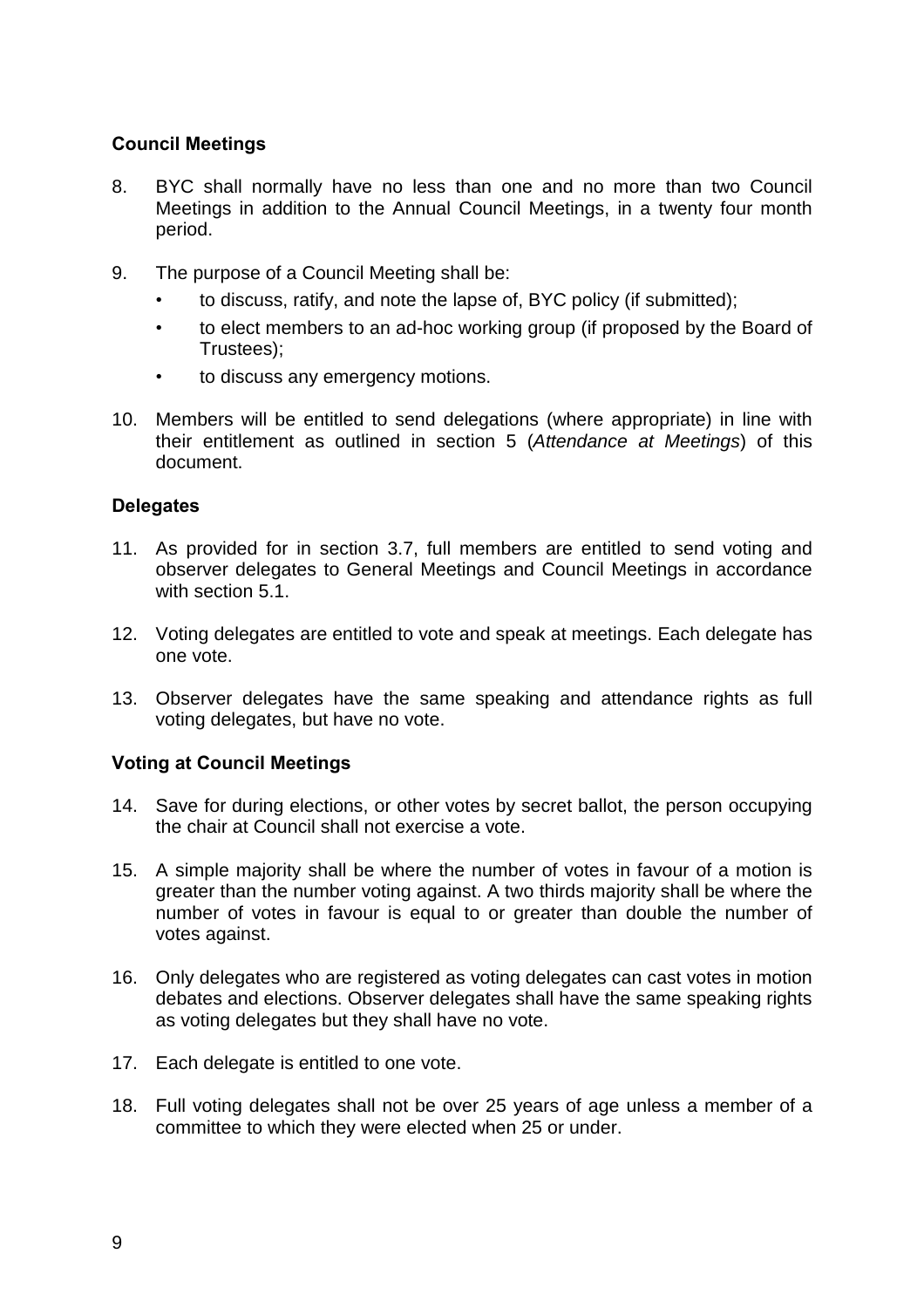### **5. Attendance at Meetings**

- 1. Members shall be entitled to be represented at General Meetings and Council Meetings as follows:
	- i. Full member organisations shall be entitled to send as observer delegates up to 50% plus 1 (rounded down) of their voting delegate entitlement. The number of voting delegates to both General Meetings and Council Meetings as set out below:

| Member organisations with a<br>membership of | Number of<br>delegates | Number of<br>observers |
|----------------------------------------------|------------------------|------------------------|
| up to 999                                    | 2                      | 2                      |
| 1,000 to 9,999                               | 3                      | 2                      |
| 10,000 to 19,999                             | 4                      | 3                      |
| 20,000 to 49,999                             | 5                      | 3                      |
| 50,000 to 99,999                             | 6                      | 4                      |
| 100,000 to 199,999                           | 7                      | 4                      |
| 200,000 to 299,999                           | 8                      | 5                      |
| 300,000 to 399,999                           | 9                      | 5                      |
| 400,000 and over                             | 10                     | 6                      |

- ii. Recognised Regional Youth Fora shall be entitled to send 5 **voting delegates** to a Council Meeting and 5 **observer delegates (but no voting delegates)** to a General Meeting;
- iii. Recognised National Youth Fora shall be entitled to send 10 **voting delegates** to a Council Meeting and 10 **observer delegates (but no voting delegates)** to a General Meeting;
- iv. full members of the Board of Trustees (but not co-opted Trustees) as **voting delegates**;
- v. Honorary Presidents as **observer delegates**;
- vi. all associate members attend as **observer delegates**. Associate member organisations shall only be entitled to send up to two representatives.
- vii. co-opted members of the Board of Trustees as **observer delegates**
- viii. full and co-opted members of sub-committees as **observer delegates**;
- ix. members of any ad-hoc committees or working groups as **observer delegates**.
- 2. In order to determine the correct voting delegate entitlement, each member organisation shall send to the BYC a return stating their current level of membership not later than 60 working days prior to the relevant meeting.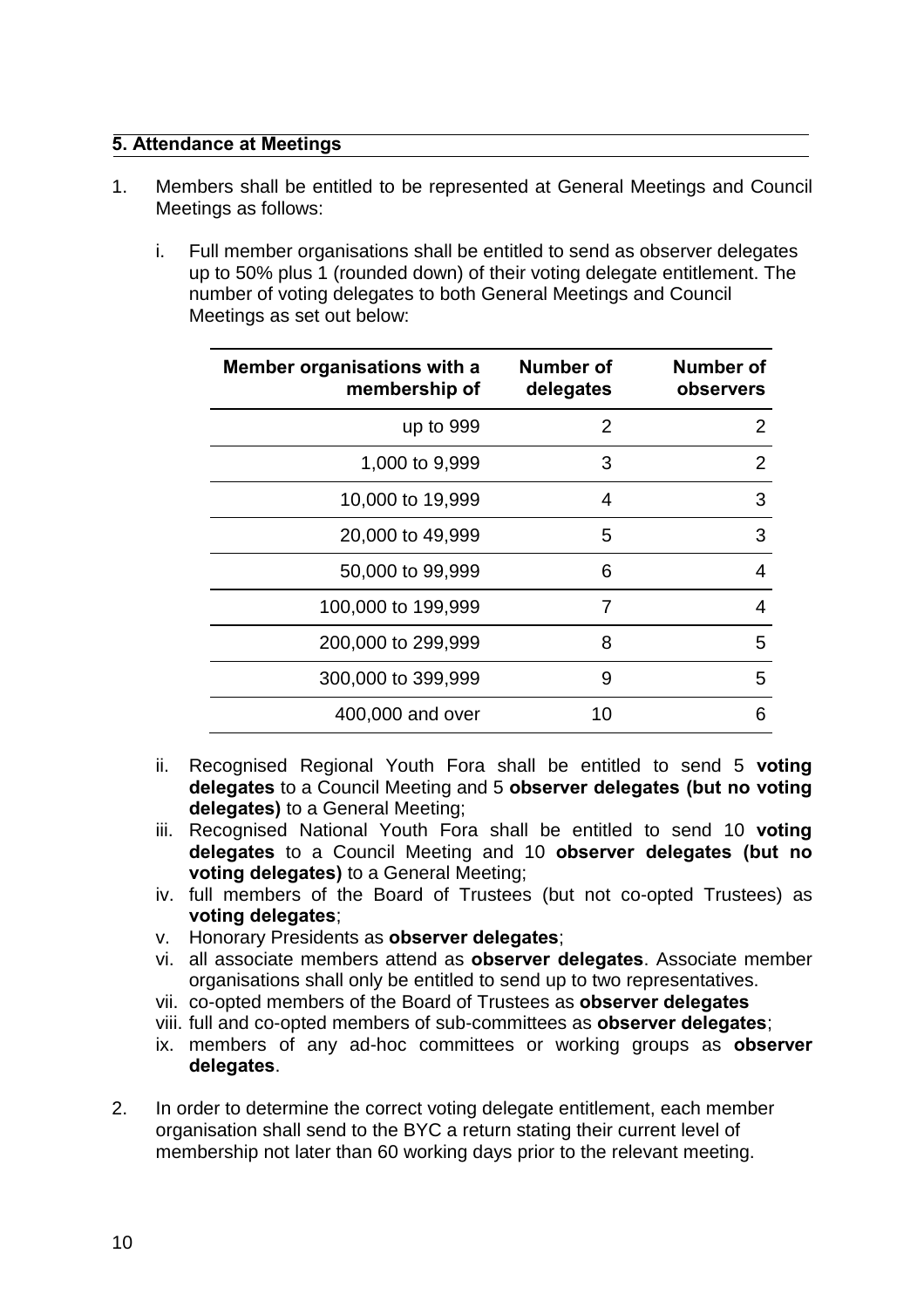- 3. All bodies specified above shall provide the names of their delegates and only those voting delegates whose names have been provided to BYC before the relevant meeting shall be entitled to vote at the meeting.
- 4. The Board of Trustees may invite guests to a meeting. Such guests shall have no vote and may only speak with the permission of that meeting.

# **6. Equal Opportunities**

- 1. BYC shall ensure that all its activities and members abide by its equal opportunities statement and policy. All BYC trustees, volunteers and staff have a duty to abide by and ensure its adherence.
- 2. BYC's equal opportunities statement consists of the following: "The British Youth Council (BYC) is committed to the implementation of equal opportunities throughout its work. In its meetings, activities, services and as an employer, no person shall be discriminated against. This shall be regardless of race, gender, sexual orientation, national or ethnic origin, physical, sensory or learning disability, political or religious beliefs, responsibilities for dependents, marital status, socio-economic background, HIV status, trades union activity, migrant status or on any other grounds that cannot be justified through the policy of the council.
- 3. BYC affirms that it has a role in combating discrimination throughout society, as all forms of discrimination form a barrier to participation. It also calls upon its member organisations to actively address and positively support these issues within their own structures.
- 4. As part of its commitment to equal opportunities, BYC shall ensure that the following groups of young people have the opportunity to meet separately at meetings and conferences and at other events organised by BYC if appropriate/possible:
	- Young black and ethnic minority people;
	- Young disabled people;
	- Young LGBT people;
	- Young people of faith;
	- Young women.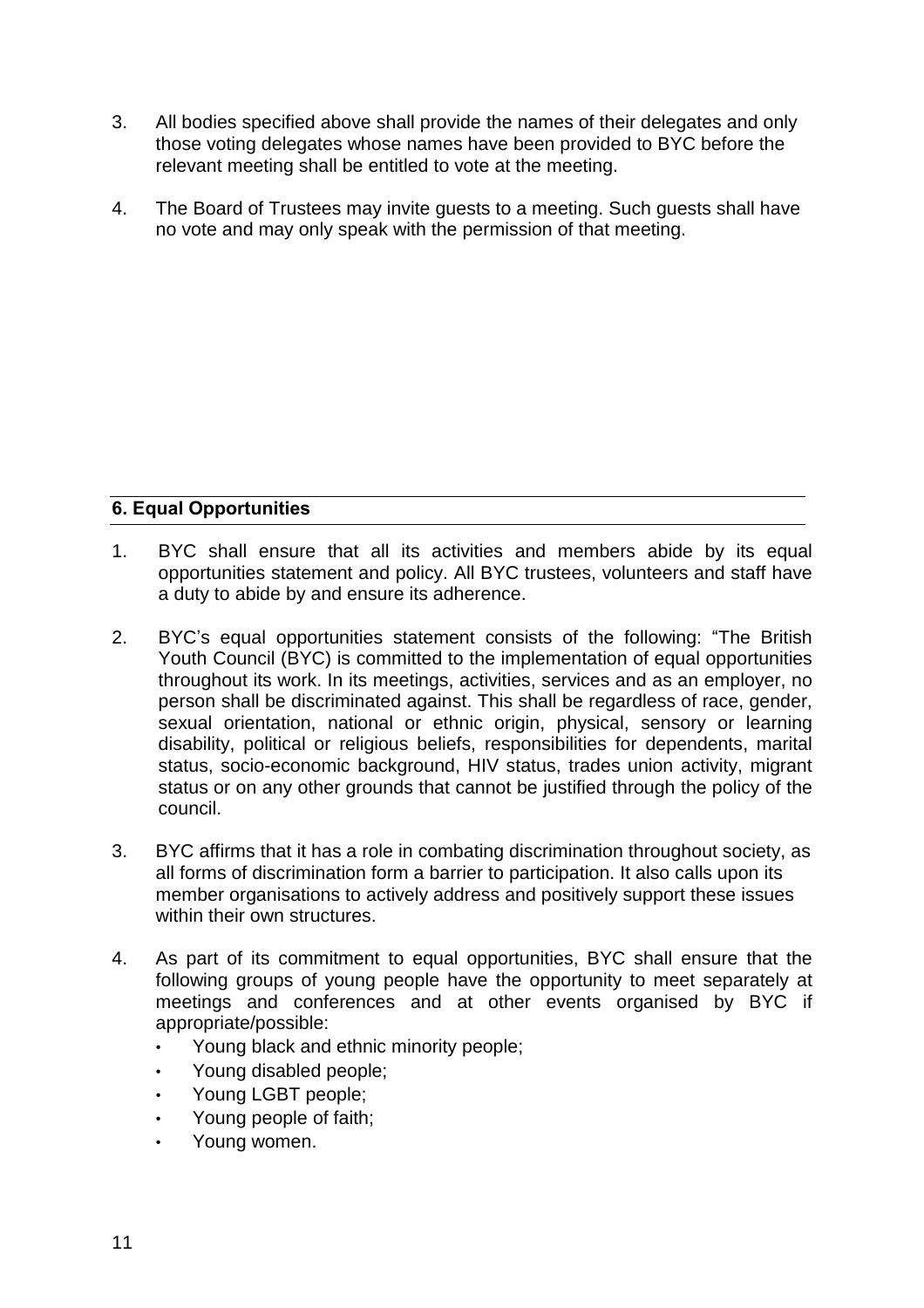# **7. Policy**

- 1. Policy shall be discussed at Council Meetings of BYC. Proposals for policy shall be submitted as motions by either member organisations or by the Board of Trustees.
- 2. Motions for BYC policy shall be submitted to either:
	- create new policy;
	- amend existing policy.
- 3. BYC shall record all policies passed at Council Meetings that have not lapsed, in a Policy Document. The Policy Document (Youth Manifesto) shall indicate what year a policy was created, and retained (i.e. not lapsed but extended).

## **Online Voting**

- 5. Online referenda can be held between ACMs to update the rolling manifesto in addition to the procedure for doing so at Annual Council Meetings. This shall apply to:
	- the adoption of a single policy motion;
	- resolving motions which were ruled out of time at an ACM; or
	- the subsequent prioritising of campaigns.
- 6. The minimum threshold for a valid online vote will be 30% of eligible delegates registered at the time of the vote. All referenda will be conducted through a secure website designated for this purpose. Member organisations are responsible for informing the Chief Executive (or their nominee) of the details of their voting delegates.

## **Policy Response**

7. In between Council meetings, non-contentious policy lines (consistent with existing policies and values), may be determined in response to current events and media enquiries under procedures set by the Board. These positions would be included in the BYC Manifesto submitted to ACM.

### **Policy Lapse / Update**

- 8. The policy of BYC shall lapse (cease to exist) two years after it was last adopted at a Council Meeting unless otherwise decided.
- 9. The Board of Trustees shall consider all the policies due to lapse and any other policies which they consider to have become inaccurate or other in year policy responses, and circulate to member organisations prior to a Council Meeting with a report recommending one of the following:
	- that the policy should lapse;
	- that the policy should be retained intact;
	- that the policy should be updated as recommended;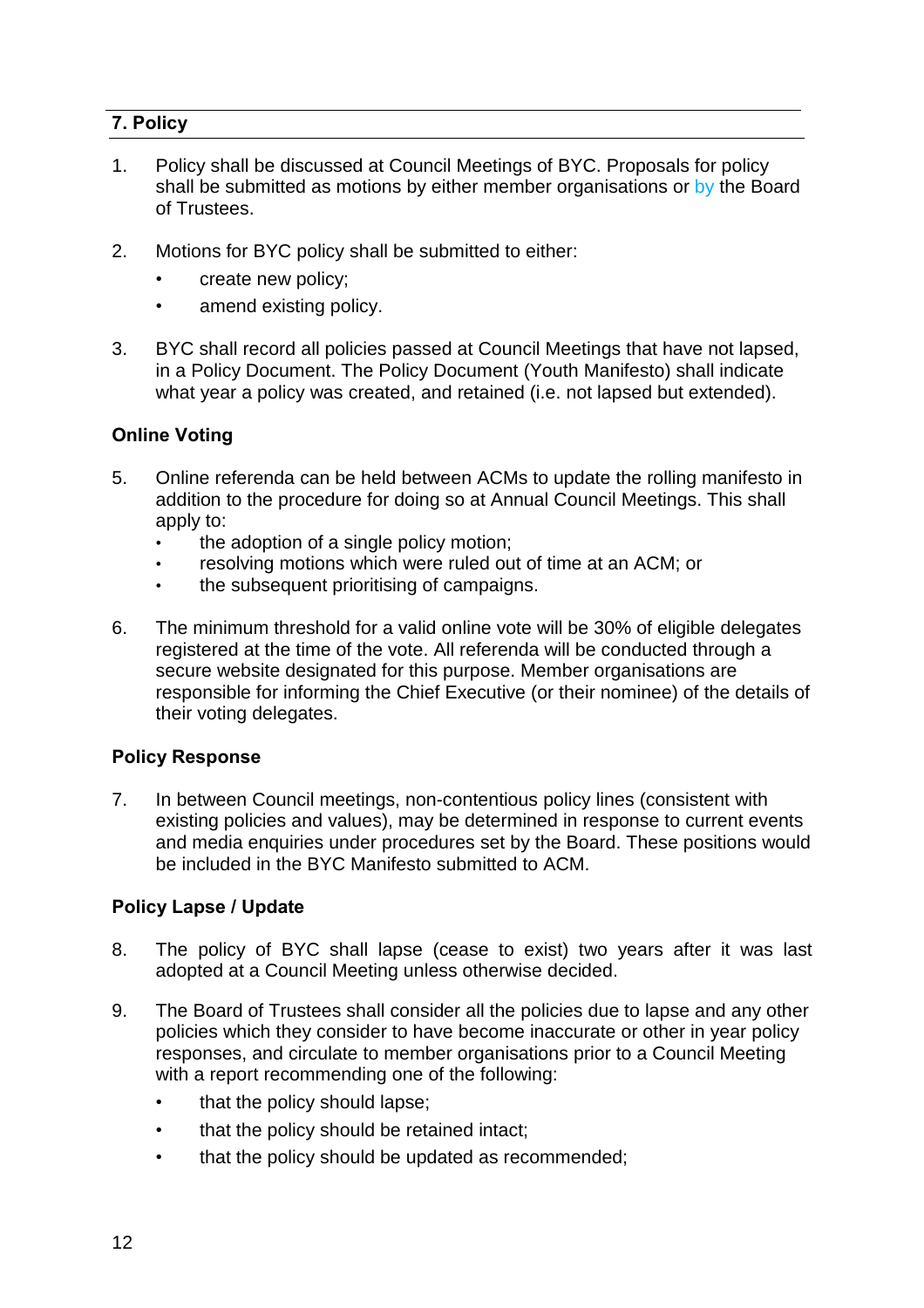- that the policy should be composited (put together) with a similar policy also due to lapse as recommended;
- that the lapse should be deferred for one year.
- 10. In the case of a part of a policy which the Board of Trustees considers inaccurate or out of date they must consider whether specific amendments are proposed to the Council Meeting or if general updating of that policy is required;
- 11. Any member organisation may object to a Board of Trustees' recommendation. The deadline for such objection shall be set by the Council Meeting Sub Group (including the CEO). There shall be a short debate on each objection to the report. Objections need to be carried by a simple majority.
- 12. In addition to member organisations, the Board of Trustees may propose amendments to or deletions of existing policies. There shall be no restriction to the number of amendments or deletions a member organisation or the Board of Trustees may propose. Such amendments shall have the same deadlines as policy motions. They may be composited by Council Meeting Sub Group and amended subject to the same rules as for Motions.

### **Motions**

- 13. Two types of motions may be submitted to Council Meetings:
	- Ordinary motions; or
	- Emergency motions.

### **Ordinary Motions**

- 14. Ordinary Motions shall only be discussed at Council Meetings which relate to BYC policy. An ordinary motion shall be:
	- a motion which amends existing policy of the Council; or
	- a motion which creates new policy of the Council.
- 15. Member organisations and the Board of Trustees may submit up to three ordinary motions and any number of amendments to ordinary motions; each ordinary motion may not exceed 500 words, each amendment may not exceed 300 words. The Council Meeting Sub Group shall composite motions submitted and statements developed through events in the year.
- 16. If, in the opinion of the Council Meetings Sub Group, the number of ordinary motions submitted is unlikely to fit into the time allocated for the discussion of ordinary motions a priorities ballot shall be held in advance of the Council Meeting, using the single transferable vote method in accordance with the Election Regulations. The Board of Trustees may prioritise one topic for discussion if it feels necessary. This must concern an issue of financial, administrative or organisational concern.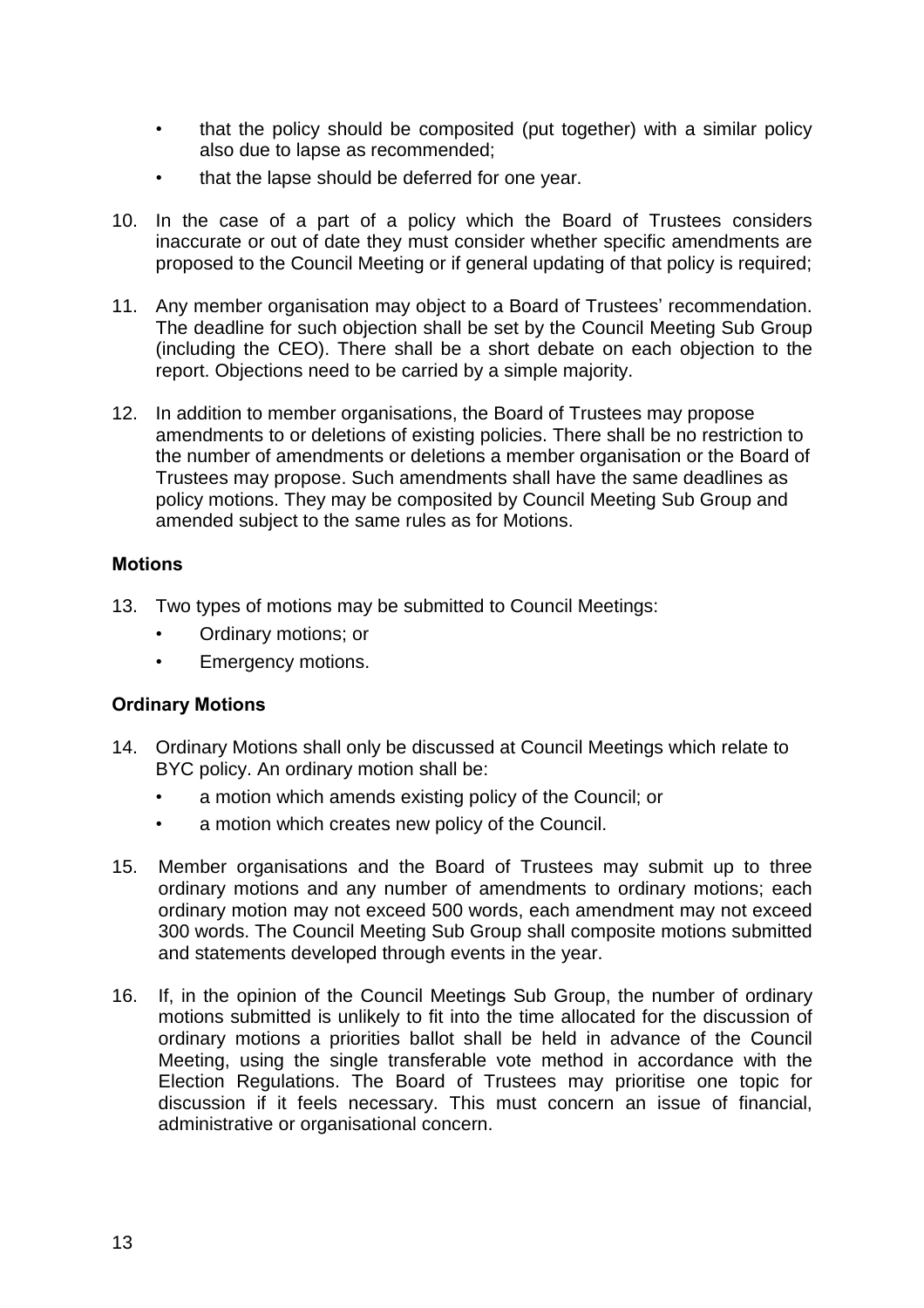- 17. The Council Meetings Sub Group shall decide:
	- the order and inter-relationships of amendments;
	- any compositing of ordinary motions; and
	- whether an ordinary motion should be treated as an amendment to existing BYC policy; and in the case of an ordinary motion that is partly in one category and partly in another, that the two parts should be dealt with separately.
- 18. These decisions shall be subject to the approval the meeting at the start of the debate on the motion. The Board of Trustees may also make grammatical and spelling changes to ordinary motions and amendments, subject to the agreement of the motion's proposer.
- 19. The proposer of an amendment to an ordinary motion may withdraw that amendment without seeking the meeting's agreement.

## **Emergency Motions**

- 20. Member organisations or the Board of Trustees may submit up to two emergency motions at each Council Meeting. The Board of Trustees may also submit an emergency motion if it concerns the running of General Meetings or Council Meetings or the Rules of the Council. Each emergency motion must not exceed 300 words. The deadline for emergency motions shall be set by the Meetings Sub Group.
- 21. Emergency motions must concern an issue that has arisen since the deadline for ordinary motions. Amendments may not be taken on emergency motions.
- 22. The Council Meetings Sub Group shall decide whether an emergency motion should be treated as an amendment to BYC policy; and in the case of an emergency motion that is partly in one category and partly in another, that the two parts should be dealt with separately. This decision shall be subject to the approval of the meeting at the start of the debate on the emergency motion.

### **Procedure before Meetings**

23. The date of meetings shall normally be announced 12 months in advance. At least 28 working days prior to the start of the meeting the Chair shall send out notice of the meeting and invite agenda items, committee nominations, and when appropriate amendments to BYC's rules and ordinary motions and shall request names of delegations to the meeting.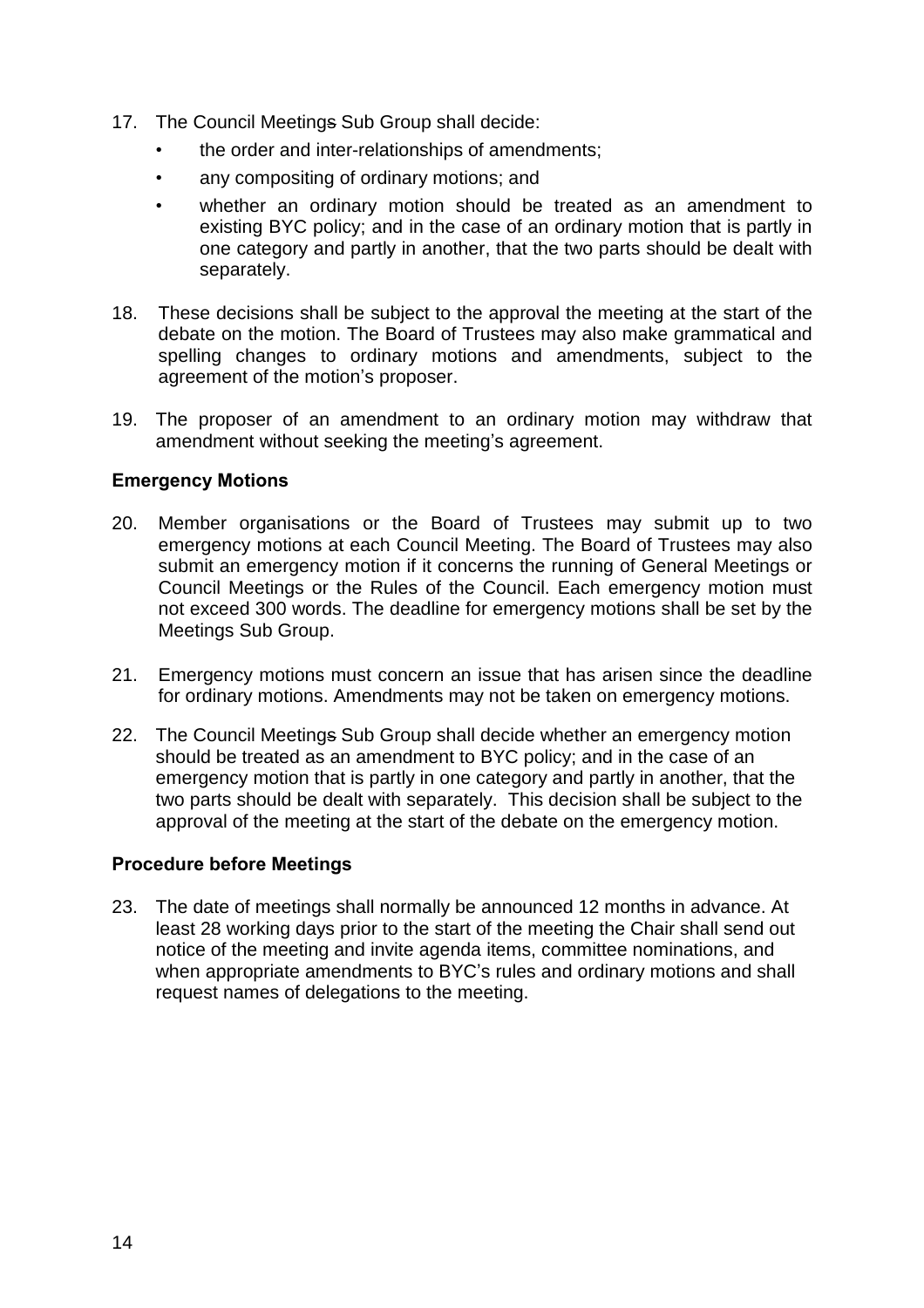- 24. All agenda items shall be sent to member organisations before the meeting. These shall include:
	- the agenda;
	- Board of Trustees composites;
	- amendments to existing BYC policy;
	- Board of Trustees Plans;
	- submitted amendments to BYC's rules:
	- objections to delegate entitlement;
	- Board of Trustees and working group reports.
- 25. The deadline for the submission of policy motions and subsequent amendments to policy motions and the Board of Trustees' Plan together with emergency motions, and objections to delegate entitlements and the Board of Trustees' policy lapse recommendations shall be set by the Council Meetings Sub Group.
- 26. An objection to delegate entitlement must be carried by a two thirds majority to be sustained.

## **Procedure during a Council Meeting**

- 27. A member of the Board of Trustees shall chair Council Meetings, except for elections which the Returning Officer shall chair. When there is a vote during a meeting a member of Board of Trustees shall take the chair. A member of the Council Meeting Sub Group shall act as an aide to the chair. A member of staff or someone delegated by the Board of Trustees shall take minutes.
- 28. For each motion (at a Council Meeting) or other item of business, the normal order of speeches shall be as follows:
	- A speech in favour of the motion or item of business, which shall normally be from the proposing organisation;
	- Additional speeches, which may be for or against the motion or item of business, or which may be just for information;
	- A summation in favour of the motion or item of business, which shall normally be from the proposing organisation;
	- The vote on the motion or item of business.
- 29. Where there are approximately equal numbers of speakers for and against the motion or other item of business, the Chair shall endeavour to alternate between speeches for and against.
- 30. If any amendments have been submitted, they shall be dealt with after the initial speech in favour the ordinary motion to which they relate. The procedure for each amendment shall be as that for a motion. Once all the amendments have been dealt with the proceedings shall return to speeches on the motion as amended.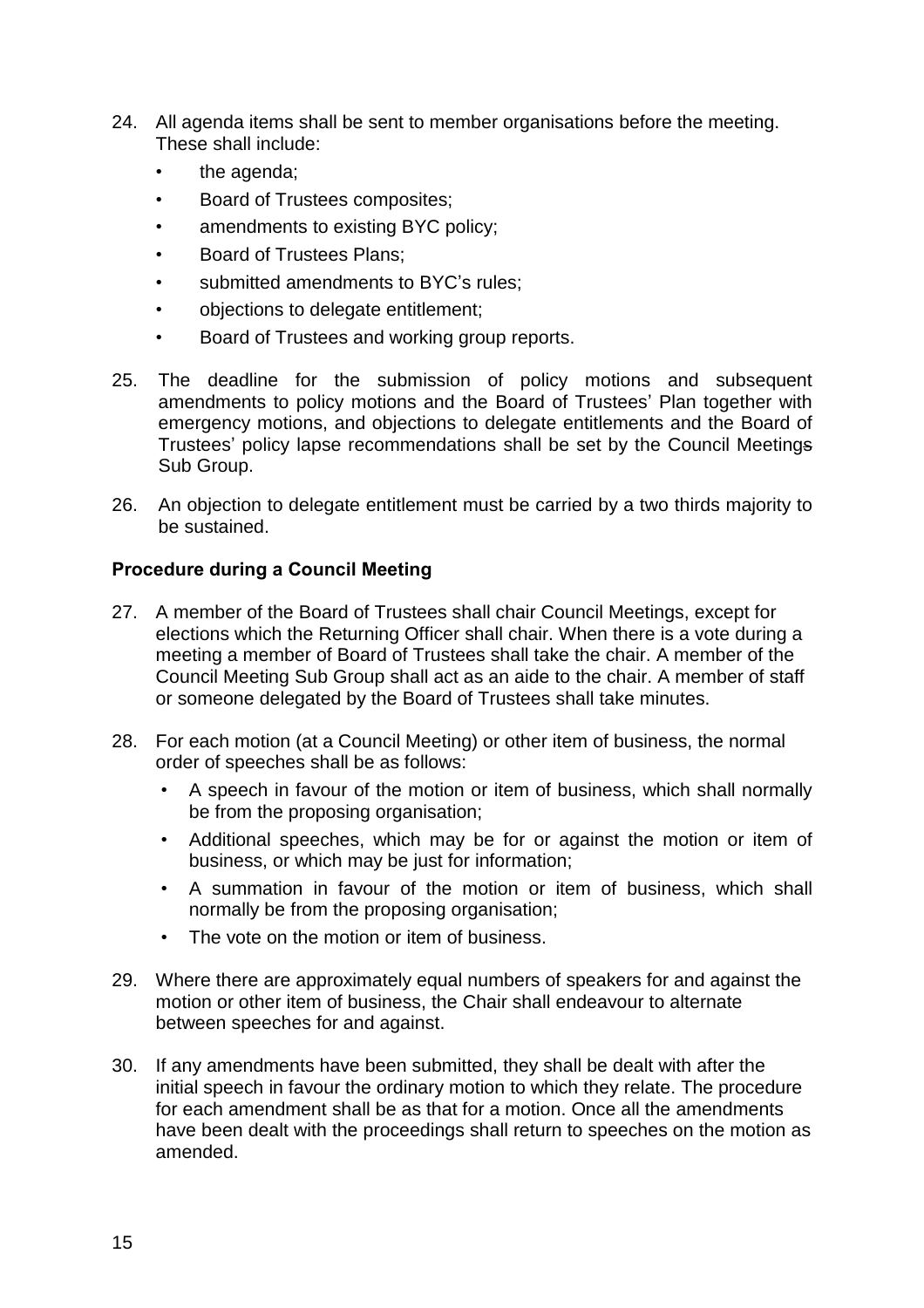- 31. Upon the advice of the Council Meetings Sub Group the Chair shall have the power to limit the number of speeches on a motion or other item of business.
- 32. Speeches shall last no longer than 5 minutes. Summations shall last no longer than 2 minutes. Upon the advice of the Council Meeting Sub Group, the Chair shall have the power to limit the length of time of speeches beyond those limits already stated.

# **8. Positions**

- 1. The Council shall have the following positions that are filled by an election:
	- Honorary President;
	- Trustee.

### **Honorary President**

- 2. An Honorary President shall be a Member of Parliament. BYC shall elect three Honorary Presidents at the Annual Council Meeting, one from each of the three largest political parties in the House of Commons. These shall be elected in accordance with Section 11 and shall serve for a renewable period of one year.
- 3. In the event that re-open nominations is elected for any of the Honorary President positions, the decision of who shall fill the vacancy passes to the Board of Trustees. When required to decide upon an Honorary President, the Trustees shall take into account the views expressed by the membership and candidates who featured in the original election shall be excluded from consideration. The decision of the Board of Trustees is final.

## **Trustees**

- 4. BYC shall have trustees who are legally responsible for the charity. They shall be elected or selected in accordance with the Election Regulations (section 11 of this Rule Book). They shall carry out their role and duties in accordance with BYC's Memorandum, Articles of Association, and Rule Book, in addition to the relevant law, and the guidance of regulatory bodies. Subject to any procedures set out in the Articles, trustees shall conduct their business according to the procedures stated in section 9 of this Rule Book.
- 5. The Trustees are also directors for the purposes of company law. All appointments of trustees shall be notified to Companies House and the Charity. Commission accordingly. Only people who are eligible to serve as trustees and directors by the law of England and Wales shall be eligible for appointment to the Board of Trustees.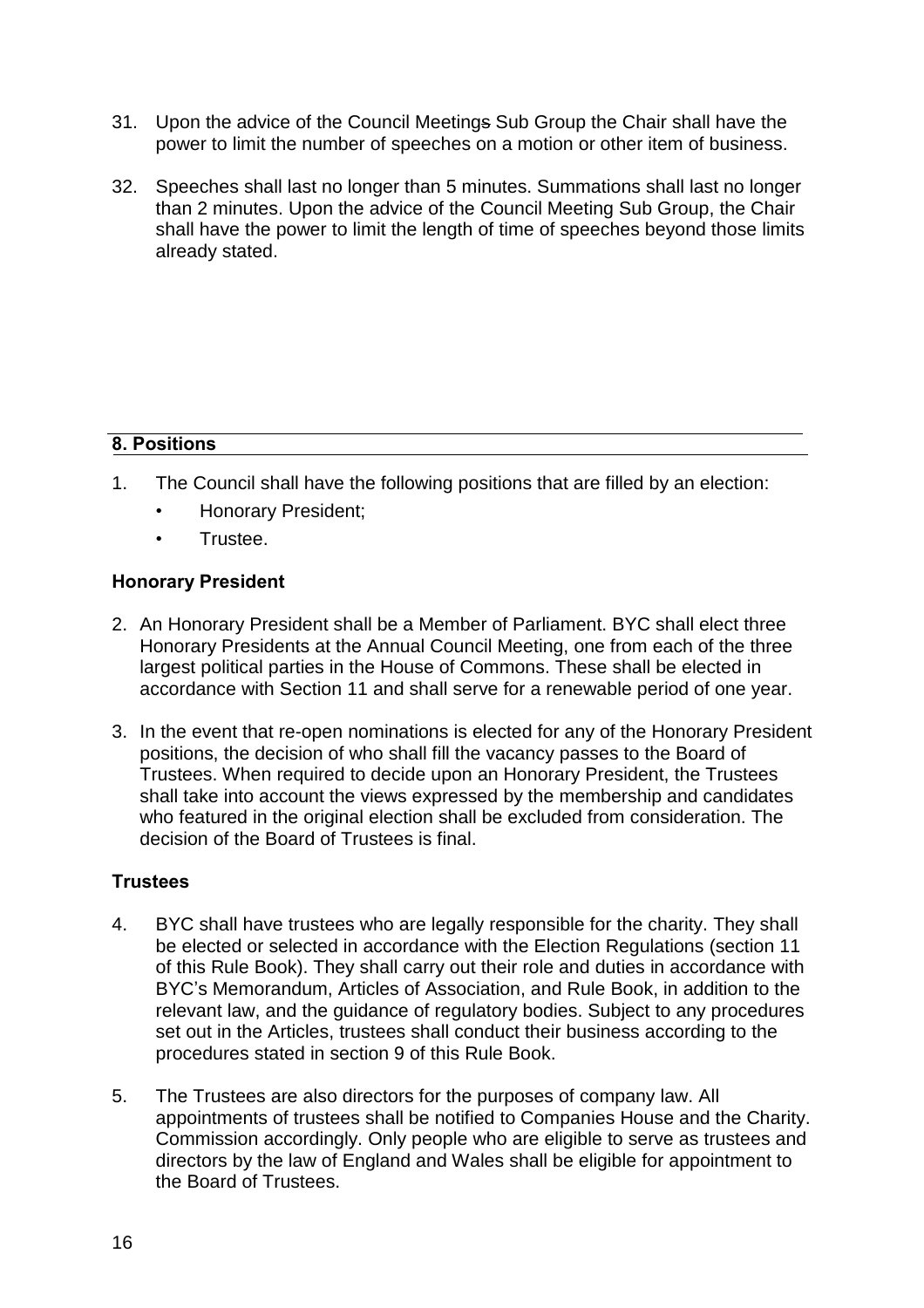- 6. The Board of Trustees shall consist of a total of 13 positions; Two officers elected every two years; eleven ordinary members – selected every three years.
- 7. The two officer positions, collectively known as BYC Officers, shall be: Chair; Treasurer.
- 8. The Chair and Treasurer shall be elected at an Annual Council Meeting. Unless an incumbent retires before the end of their term, there will be an election of either the Chair or the Treasurer at each ACM.
- 9. Only individuals who have been a Trustee of the British Youth Council, or of a charity deemed by the Search Group (or successor Committee) to be comparable, for at least one year prior to the submission of their application, are eligible to stand for the position of Chair.
- 10. Only individuals with demonstrable financial management or accountancy experience are eligible to stand for the position of Treasurer.
- 11. Of the eleven ordinary members, six shall be elected by a vote of the charity's membership organisations and five shall be appointed by the People Committee. This shall be on a rotating basis, such that each year two ordinary members shall be elected. For two years in any three-year period, the Board shall appoint two trustees in each year. In the remaining year, the Board shall appoint one trustee. All appointed trustees shall serve for a term of three years from the date of their appointment.
- 12. A single individual may serve a maximum of two terms in the same officer role. A single individual may serve a maximum of two terms as an elected ordinary member and one term as an appointed ordinary member.
- 13. The Board shall appoint from among its number a Deputy Chair who shall support the Chair for a one year term. They will not be an officer of BYC but will remain an ordinary member.
- 14. The position of Chair shall be eligible for remuneration at a rate to be agreed by the Board of Trustees, with the rate to be published by the Board along with the role and person specification for the position of Chair in advance of the opening of nominations for the role.

### **Deputy Chair**

15. The Deputy Chair shall deputise for the Chair at the Chair's request. They shall support the Chair as and how the Chair may reasonably request.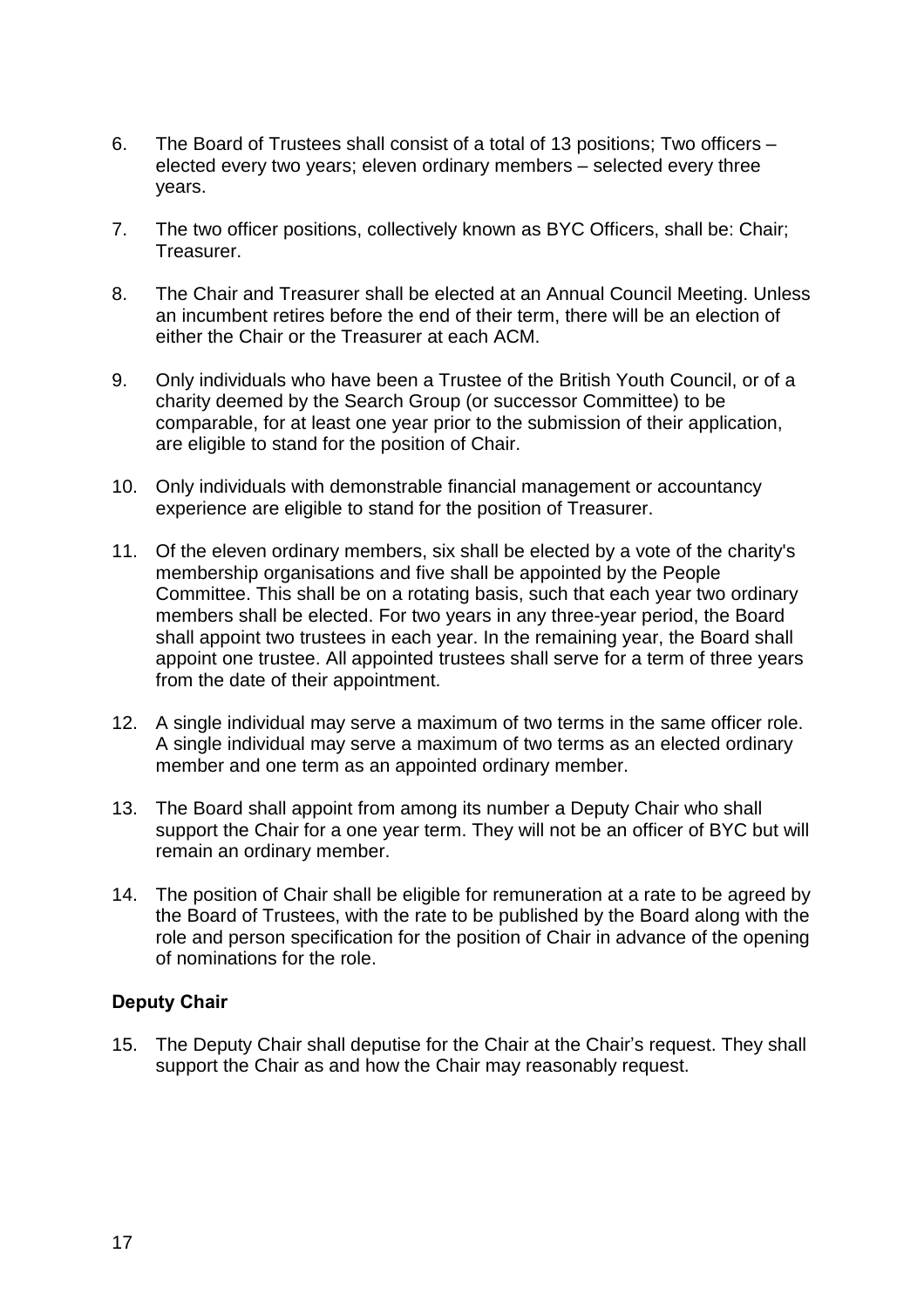## **Vacancies**

- 16. In the event that the Chair departs their post before the end of their term, the Deputy Chair shall become care-taker of the role as Acting Chair until a byelection, which shall be organised as soon as possible.
- 17. In the event that an ordinary trustee, elected or appointed, departs their post before the end of their term, the Board may co-opt an individual into the position before filling the position at a by-election during the next board recruitment round.

## **Responsibilities**

- 18. BYC's Board of Trustees shall have the following collective responsibility;
	- to set the vision, mission, values and objectives of the organisation charity;
	- to develop the strategic direction of the organisation charity;
	- to establish and monitor policies necessary for the proper governance of the charity's activities;
	- to ensure that BYC operates in accordance with its governing documents, and is accountable to its regulators, funders, members and beneficiaries;
	- to maintain oversight of the management of the charity's financial and other resources;
	- to appoint and support the Chief Executive;
	- to maintain oversight of risks faced by the charity;
	- to have regard for how the charity contributes to public benefit:
	- to act on behalf of BYC as a decision making body in line with the policy and mandates set in Council Meetings;
	- to appoint from its members and from member organisations, representatives to other committees and external organisations;
	- to ensure suitable representation of the Council to other bodies;
	- to promote BYC to external organisations, acting as spokespeople as necessary, and to review and develop partnerships with other organisations;
	- to admit organisations into membership
	- to regularly appraise their own work, delegating responsibility to committees where necessary

## **Meetings**

- 19. The Board of Trustees shall meet at least six times in any one calendar year. An emergency meeting of the Board of Trustees may be called at no fewer than seven days notice by the Chair, Treasurer or by two ordinary members of the Board as per Article 66 of the Articles of Association.
- 20. The Chair shall normally preside at all meetings of the Board of Trustees. If the Chair is prevented from attending, the Deputy Chair (if appointed) shall preside. If neither the Chair nor the Deputy Chair are present, those trustees present shall elect one from among their number to preside at that meeting.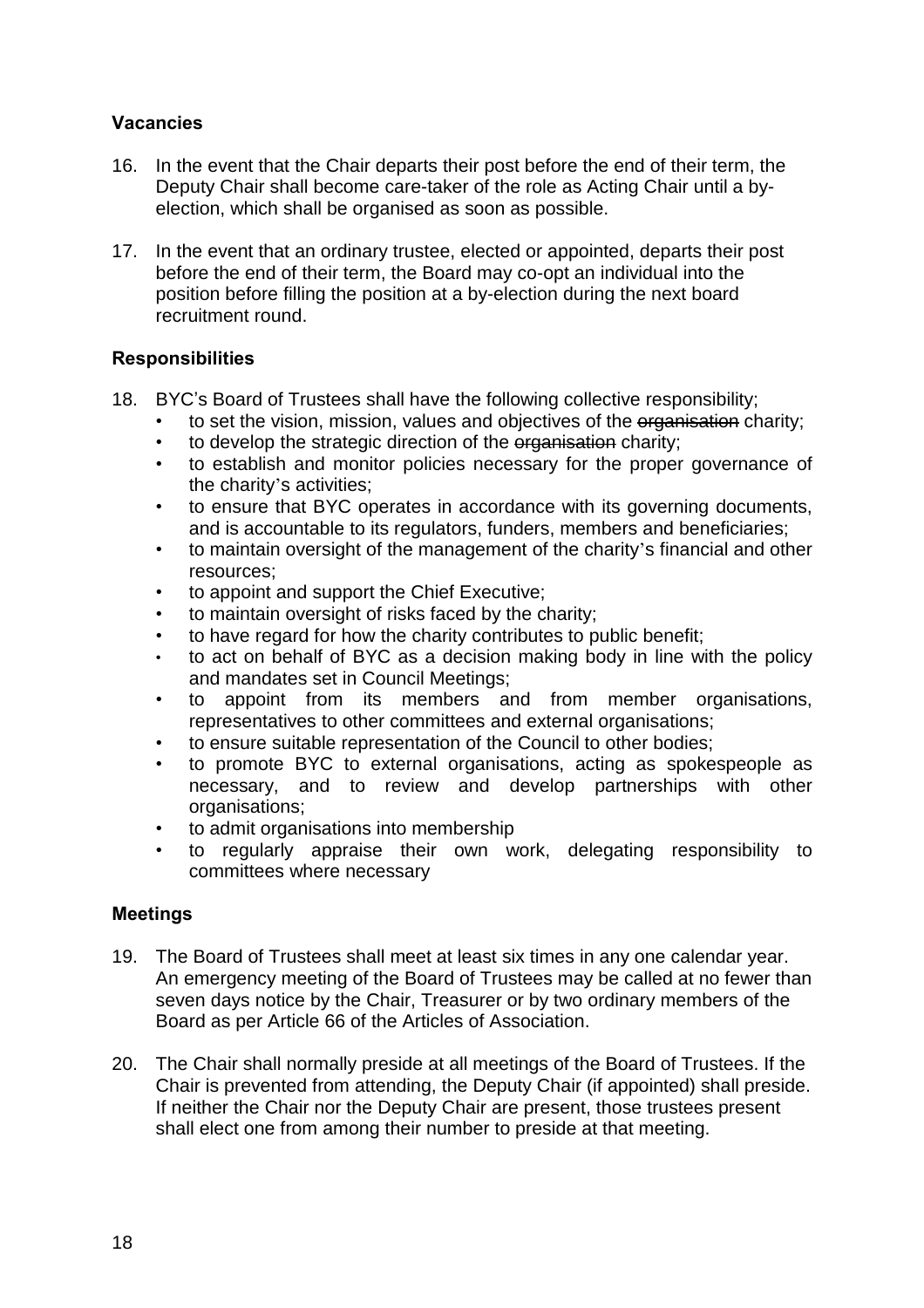- 21. The Chief Executive, and the Secretary (if appointed) shall have a standing right of attendance at all meetings of the Board and any committee. They shall not have a vote. Other persons may attend for the discussion of particular items at the invitation of the Chair. Such persons shall not have a vote.
- 22. The Board may designate certain items as closed confidential. Any closed confidential session is to be attended by trustees only.
- 23. The quorum necessary for the transaction of business of the Board of Trustees shall be one-third plus one of the total number of trustees on the date of the meeting.
- 24. At Council Meetings and General Meetings (subject to the members' rights to appoint proxies at General Meetings), a member of the Board of Trustees is only able to vote as an individual member of BYC and not as a delegate appointed by a member.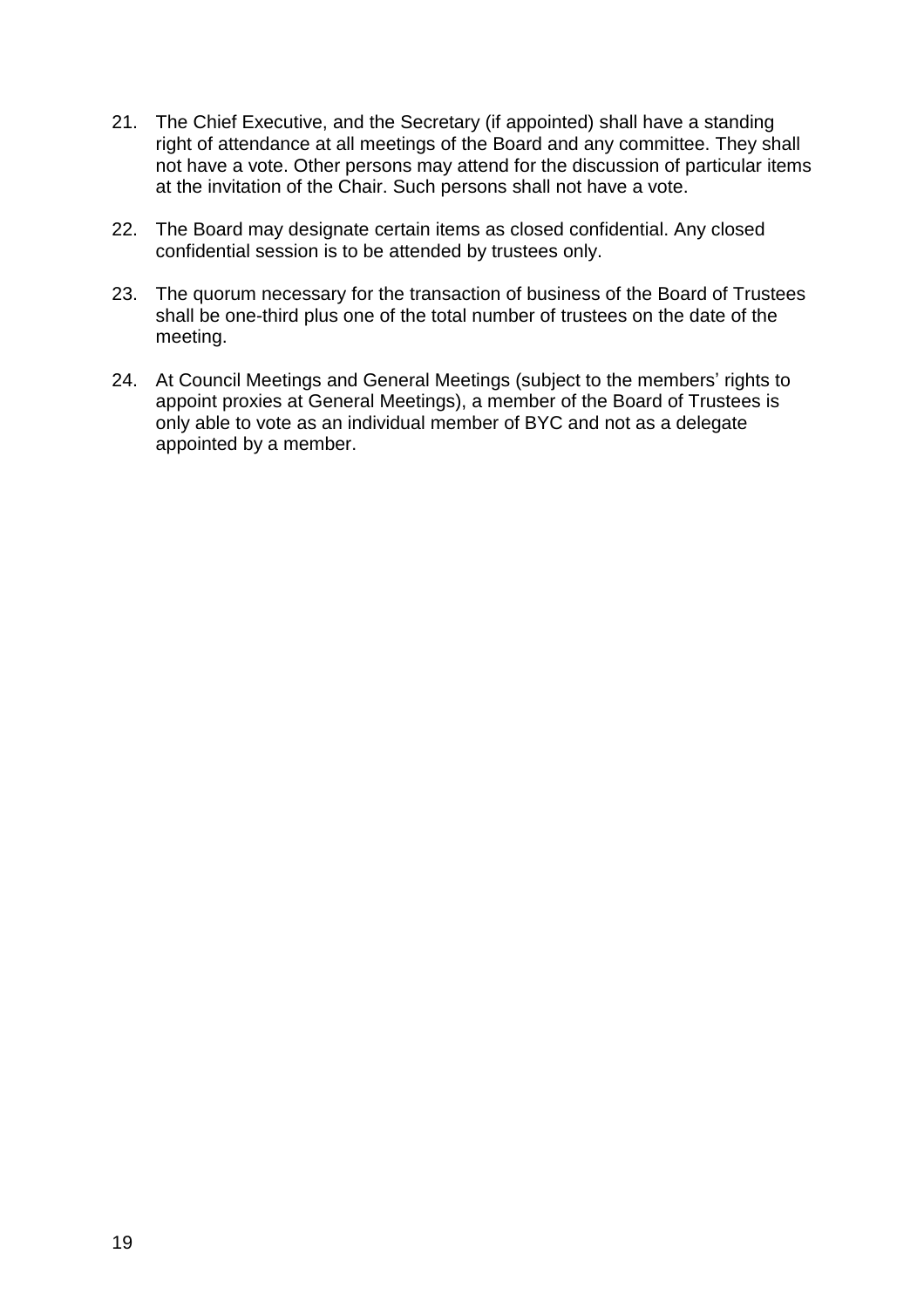## **9. Committees and Officers**

- 1. The Board shall have standing committees necessary for the proper and efficient conduct of its business. These committees act with delegated authority from the Trustees under Articles 26 to 28 of the Articles of Association. The Board may also establish ad hoc committees, which are constituted for a fixed period of time and for a specific purpose.
- 2. Any committee, whether standing or ad hoc, must have a defined membership and terms of reference.

### **General Statements of Principle for all Committees**

- 3. Copies shall be kept of all agendas, papers and minutes of any committee. These shall be circulated to all members of that committee. Minutes of committee meetings shall be received by the Board at the earliest available opportunity.
- 4. The date, time and venue of all meetings shall normally be decided at a previous meeting of the committee. Not fewer than ten days' notice of the meeting shall be given to all members of the committee.
- 5. The quorum for any committee meeting shall be 50% plus 1 (rounded down), e.g. five people for a committee with nine members, of those members who can vote being present at the meeting.
- 6. If any committee member fails to attend two consecutive meetings without sending their apologies, they will be deemed to have resigned from that committee and an alternative member will be found.
- 7. Any or all voting members of any committee may be removed by a motion of no confidence, which must be submitted, by three full member organisations, 21 working days before the start of the Annual Council Meeting. The motion must be passed by a two-thirds majority at the Annual Council Meeting.
- 8. There is provision for any committee to include non-trustees in their membership. At no time should the number of non-trustees as full members of a committee exceed the number of trustees. In making appointments to committees, the Board should consider the skills and experience necessary to inform the committee's work; the benefit of involving young people; the charity's commitment to diversity. The appointment of external members of committees is for a period of three years, renewable once.
- 10. A committees may also invite any person(s) they feel are appropriate to attend their meeting (in full or for part of their meeting). That person(s) will not have a vote; their attendance is as an advisor.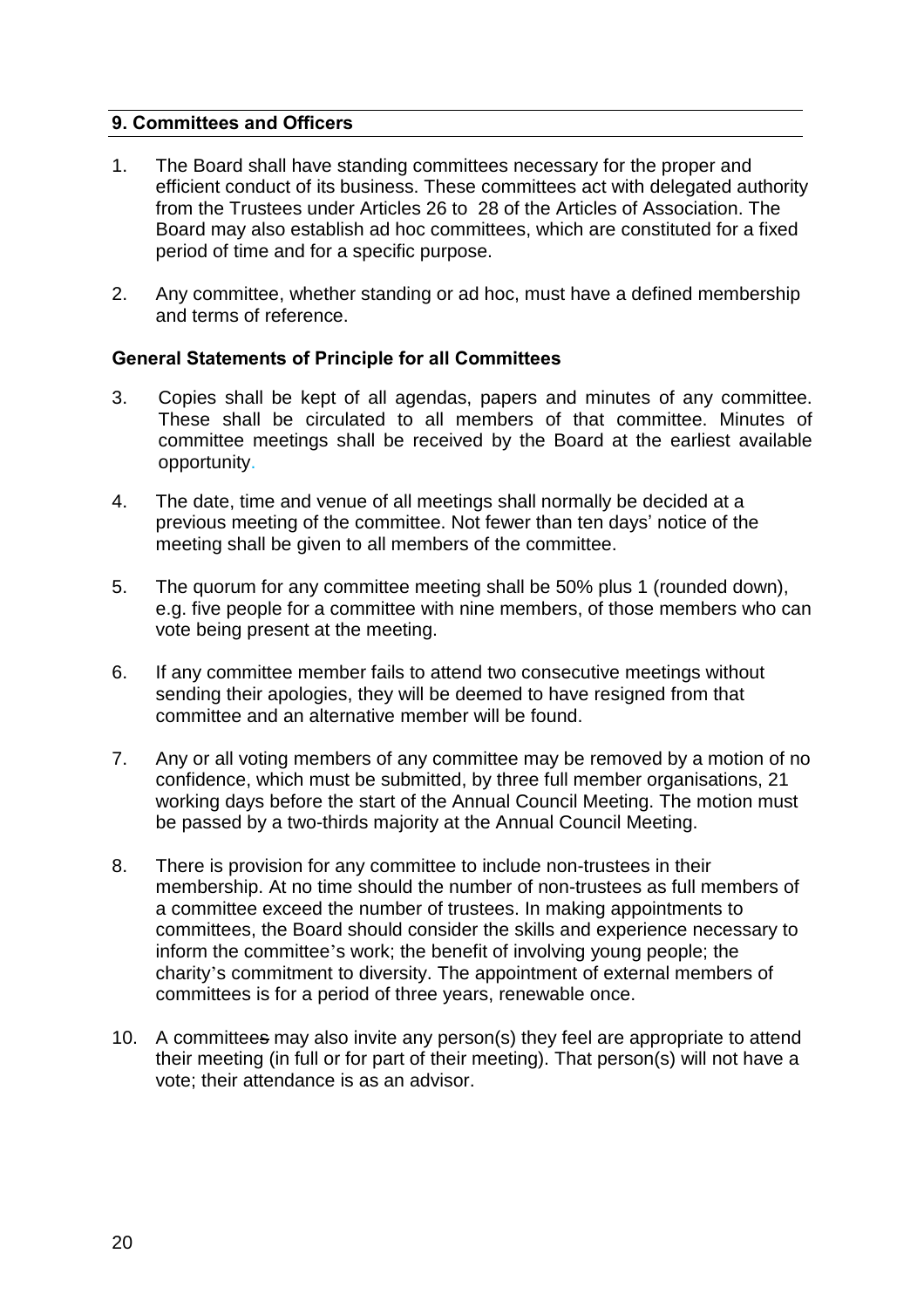# **BYC Officers**

- 11. The Officers shall meet between each Board of Trustees meeting to monitor and co-ordinate the work of the organisation and to assist the Chief Executive. The Officers shall only make significant decisions when it is not feasible for the other committees to meet. The Officers shall present reports to each meeting of the Board of Trustees when they have made decisions between meetings.
- 12. If, in the opinion of the Board of Trustees, an officer is not fulfilling their obligations, it may recommend the termination of their office to the next Council Meeting.

## **Responsibilities**

13. The Chair shall have the following responsibilities:

- to oversee planning and preparation of Board meetings, the induction of Board members, and the ACM, working with others as appropriate;
- to chair meetings of the Board, ensuring effective decision making;
- to lead the board in all their statutory duties and in the development and achievement of BYC's strategy;
- to act as line manager to the Chief Executive;
- to maintain positive working relationships with all Board members, the Chief Executive, and where appropriate, with external organisations and the charity's staff, and members;
- to seek external advice on behalf of the Board where necessary and appropriate.
- to promote the charity through formal and informal networks
- to lead the Board in its accountability to members, supporters, regulators, beneficiaries and funders for the performance of the charity;
- to lead the annual review of the Board's performance and take steps to improve its performance;
- other responsibilities as necessary.
- 14. The Treasurer shall have the following responsibilities:
	- to chair the Finance Committee;
	- to support the Chief Executive, and other staff where appropriate, with the financial aspects of their role;
	- to communicate financial information to the Board and assist them in understanding this;
	- to regularly report the financial position at Board meetings, including the balance sheet, management accounts, cash flow, and fundraising performance;
	- to oversee the production of the annual budget and propose its adoption at a meeting of the Board;
	- to support the board in ensuring proper records are kept and that effective financial procedures and controls are in place;
	- to advise on the financial aspects of plans, proposals and feasibility studies;
	- to lead on appointing and liaising with the auditors;
	- to propose the approval of the audited accounts to a Council Meeting;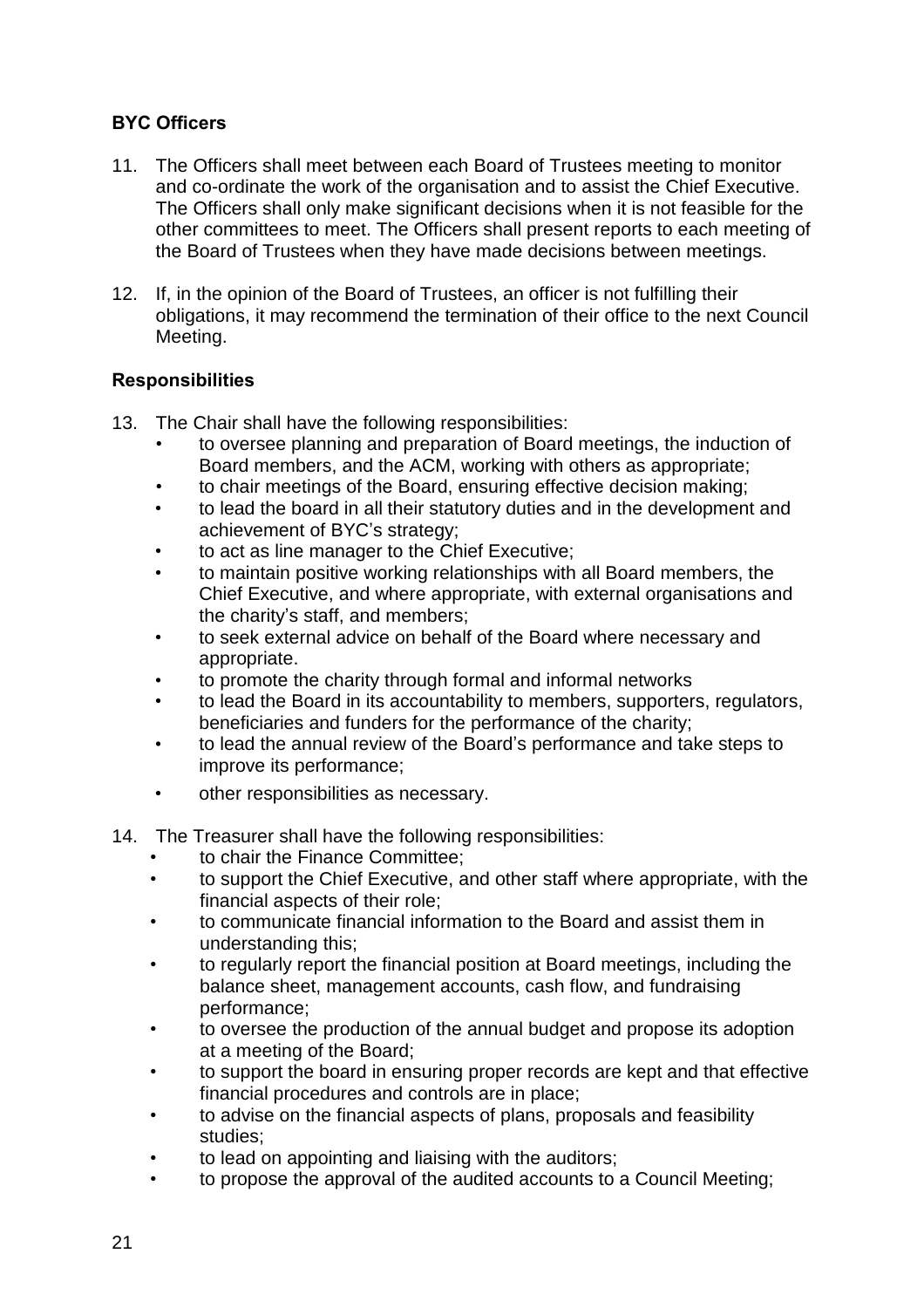• other responsibilities as necessary.

### **Finance Committee**

### *Membership*

15.The Finance Committee shall have the following members:

- Treasurer, who shall chair the sub-committee;
- The Chair or Deputy Chair of the Board;
- **•** Two other members of the Board of Trustees;
- **•** Up to two co-opted external members as appropriate.

### *Meetings*

- 16. The Committee shall meet up to four times a year. The Treasurer may recommend additional meetings if necessary.
- 17. The Chief Executive has a standing right of attendance. They may also nominate an additional member of staff to attend meetings of this Committee.

### *Removal from Office*

18. In addition to that stated in the general principles, a member of the Sub-Committee may at any time submit their resignation to the rest of the Sub-Committee.

### *Vacancies*

19. In the event of vacancies occurring during the year, the Sub-Committee may co-opt members to fill the vacancies to serve until the next Annual Council Meeting. It must ensure that the size of the sub-committee does not exceed the agreed membership.

### *Responsibilities*

- 20. The Finance Committee shall be responsible for:
	- the developing and reviewing of the charity's policies on all financial and associated matters;
	- scrutinising the proposed annual budget and recommending it to the Board of Trustees for approval;
	- monitoring and reviewing membership fee levels and recommending changes for the approval of the Board of Trustees;
	- monitoring and appraising performance in respect of the charity's revenue generating activities; investments; property; assets; fundraising; sponsorship; and financial controls;
	- monitoring financial forecasting and planning;
	- sourcing and recommending to the Annual Council Meeting, the auditors for the charity;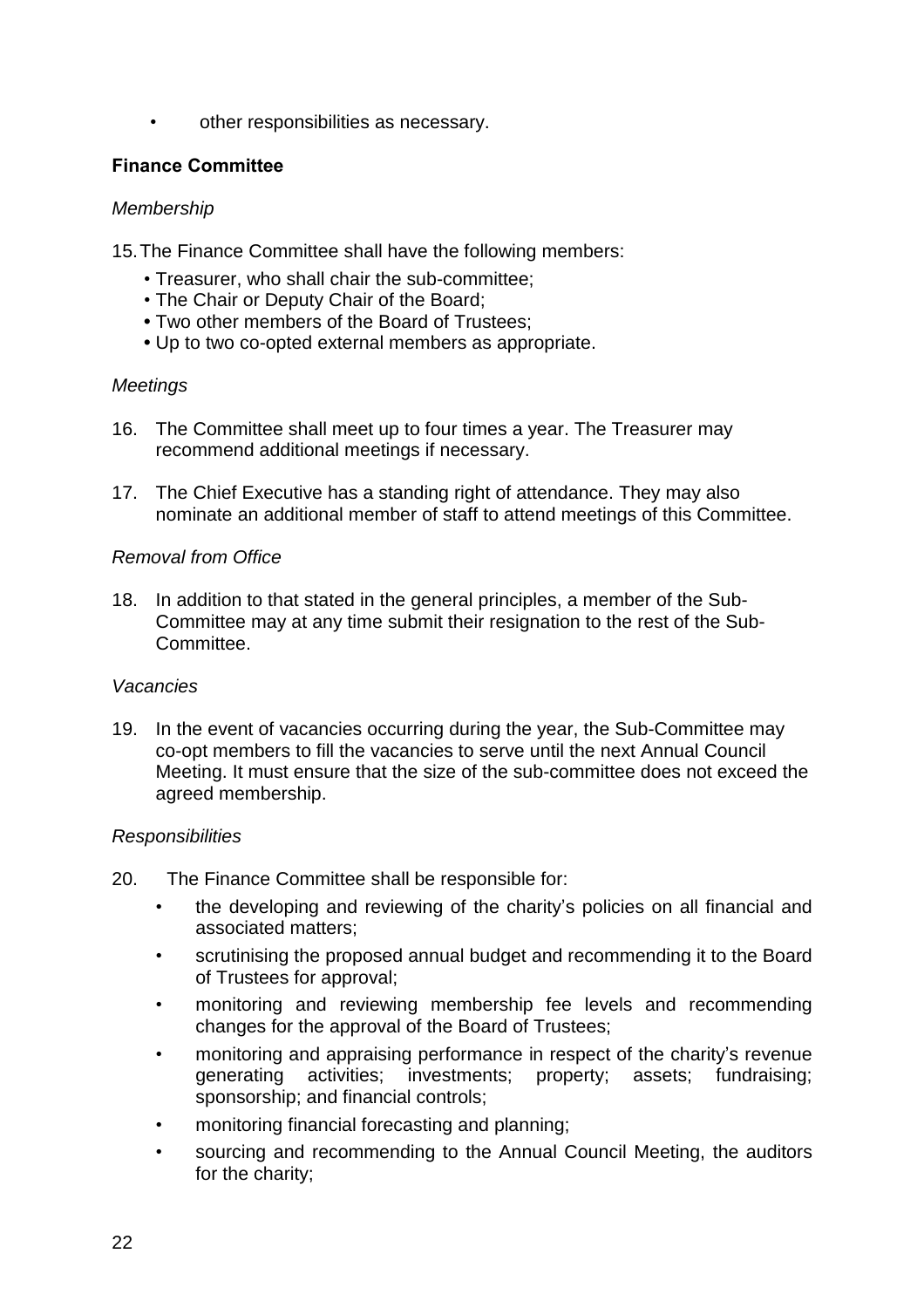- undertaking work delegated to it by the Board of Trustees;
- considering all decisions and recommendations made by the Board of Trustees, CEO and other committees which involve expenditure outside or beyond approved budget limits. Such considerations will be presented to the Board of Trustees who has ultimate responsibility for authorising such expenditure.

## **People Committee**

### *Membership*

- 21. The People Committee shall have the following members:
	- Three members of the Board of Trustees, one of whom shall be Chair of the Committee;
	- The Chair or Deputy Chair of the Board:
	- Up to three co-opted external members as appropriate.

#### *Meetings*

- 22. The Committee shall meet up to three times a year. The Committee's Chair may recommend additional meetings if necessary.
- 23. The Chief Executive has a standing right of attendance.

#### *Removal from Office*

24. In addition to that stated in the general principles, a member of the People Committee may at any time submit their resignation to the rest of the People Committee.

#### *Vacancies*

25. In the event of vacancies occurring during the year, the People Committee may co-opt members to fill the vacancies to serve until the next Annual Council Meeting. It must ensure that the size of the People Committee does not exceed the agreed membership.

### *Responsibilities*

- 26. The People Committee shall be responsible for:
	- developing and reviewing the charity's policies on all matters relating to human resources, recruitment, and volunteer management;
	- all matters relating to the recruitment and induction of the Chief Executive;
	- the appraisal of the Chief Executive;
	- the appraisal of all Board members, Board advisors, and committee members;
	- recommending appointments to Committees;
	- maintaining a skills audit of the Board, and recommending particular skills to be sought in future Board recruitment;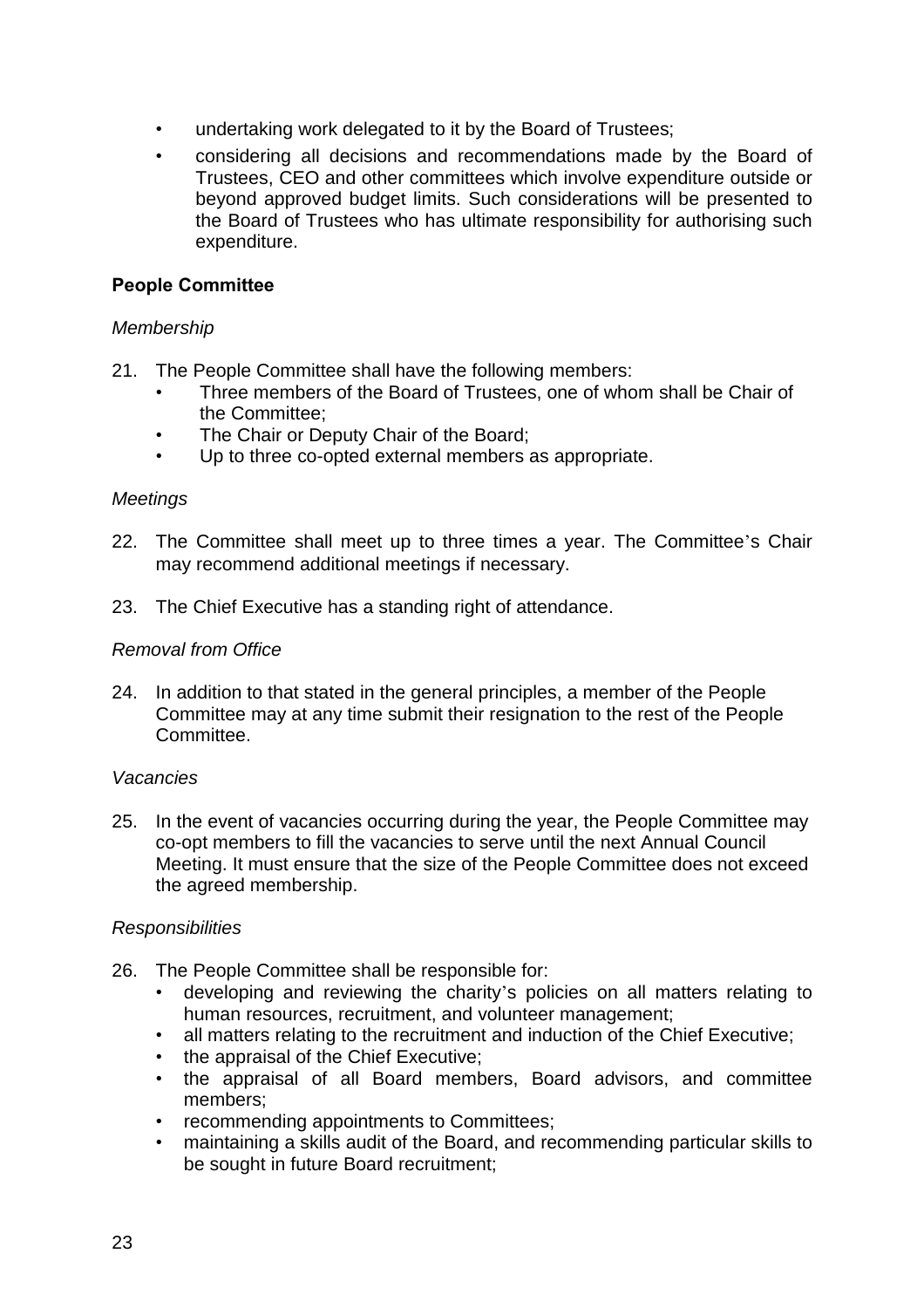- regular review of all governance arrangements, including oversight of changes to the Rulebook and periodical governance reviews;
- operation of selection process for all members of the Board;
- selecting external members of Committees and Board advisers;
- annually reviewing the role and person specification for trustees, officers, committee members and advisers, recommending changes to the Board of Trustees;
- ensuring that all Board and Committee positions are suitably advertised;
- considering all candidates (whether for election or appointment to the Board) fairly, based on skill-set and profile, strictly against an agreed role and person specification and in the context of the existing complement of the Board of Trustees;
- conducting interviews for candidates for Chair, Treasurer, and trustees. Recommend candidates with the appropriate skills to the Annual Council Meeting for election, or to the Board for appointment;
- ensuring that the Board and Committees reflect the diversity of BYC's membership.

### **Risk Committee**

#### *Membership*

27. The Risk Committee shall have the following members:

- Three members of the Board of Trustees, one of whom shall be Chair of the Committee;
- The Chair or Deputy Chair of the Board;
- Up to three co-opted external members as appropriate.

#### *Meetings*

28. The Committee shall meet up to three times a year. The Committee's Chair may recommend additional meetings if necessary.

29. The Chief Executive has a standing right of attendance.

#### *Removal from Office*

30. In addition to that stated in the general principles, a member of the Risk Committee may at any time submit their resignation to the rest of the Risk Committee.

#### *Vacancies*

31. In the event of vacancies occurring during the year, the Risk Committee may co-opt members to fill the vacancies to serve until the next Annual Council Meeting. It must ensure that the size of the Risk Committee does not exceed the agreed membership.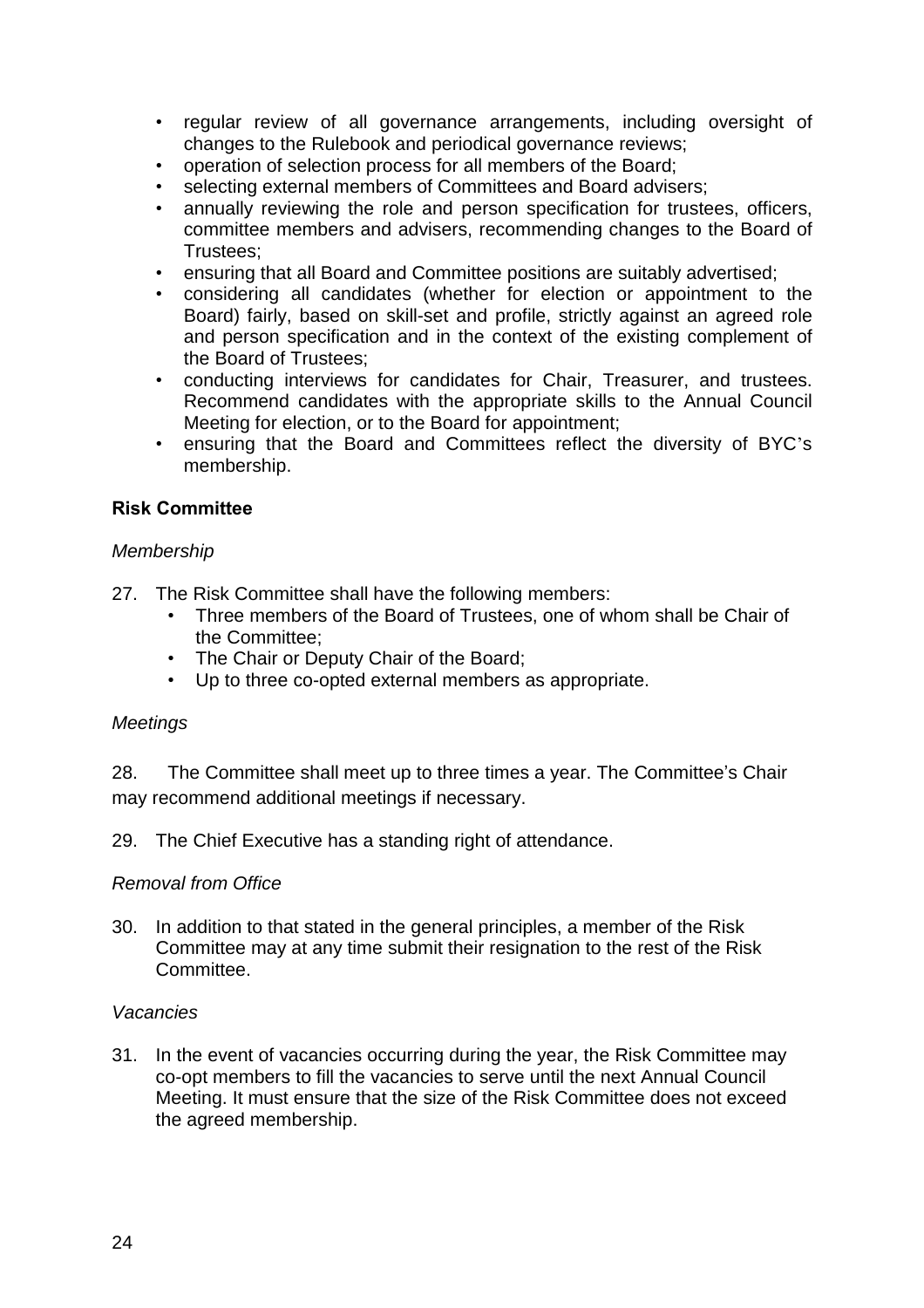### *Responsibilities*

- 32. The Risk Committee shall be responsible for:
	- the developing and reviewing of the charity's strategic risk register;
	- developing and reviewing policies relating to risk management, business continuity, information compliance, serious incident reporting and safeguarding;
	- advising the Board on risk tolerance and risk appetite;
	- maintaining oversight of complaints processes and procedures.

# **Council Meeting Sub Group**

## *Membership*

33. The Council Meeting Sub Group shall have the following members:

- Three members of the Board of Trustees, one of whom shall be Chair of the Committee;
- Up to three members from BYC Member Organisations.

## *Meetings*

34. The Committee shall normally meet twice a year. The Committee's Chair may recommend additional meetings if necessary.

35. The Chief Executive has a standing right of attendance.

## *Removal from Office*

36. In addition to that stated in the general principles, a member of the Council Meeting Sub Group may at any time submit their resignation to the rest of the Council Meeting Sub Group.

### *Vacancies*

37. In the event of vacancies occurring during the year, the Council Meeting Sub Group may co-opt members to fill the vacancies to serve until the next Annual Council Meeting. It must ensure that the size of the Council Meeting Sub Group does not exceed the agreed membership.

### *Responsibilities*

- 38. The Council Meeting Sub Group shall be responsible for:
	- the preparation of all Council Meetings;
	- evaluation of previous Council Meetings;
	- ensuring that Council Meetings are suitably chaired and supported.

### **Ad Hoc Committees and Working Groups**

39. The Annual Council Meeting or Board of Trustees shall create additional adhoc working groups as and when the need arises.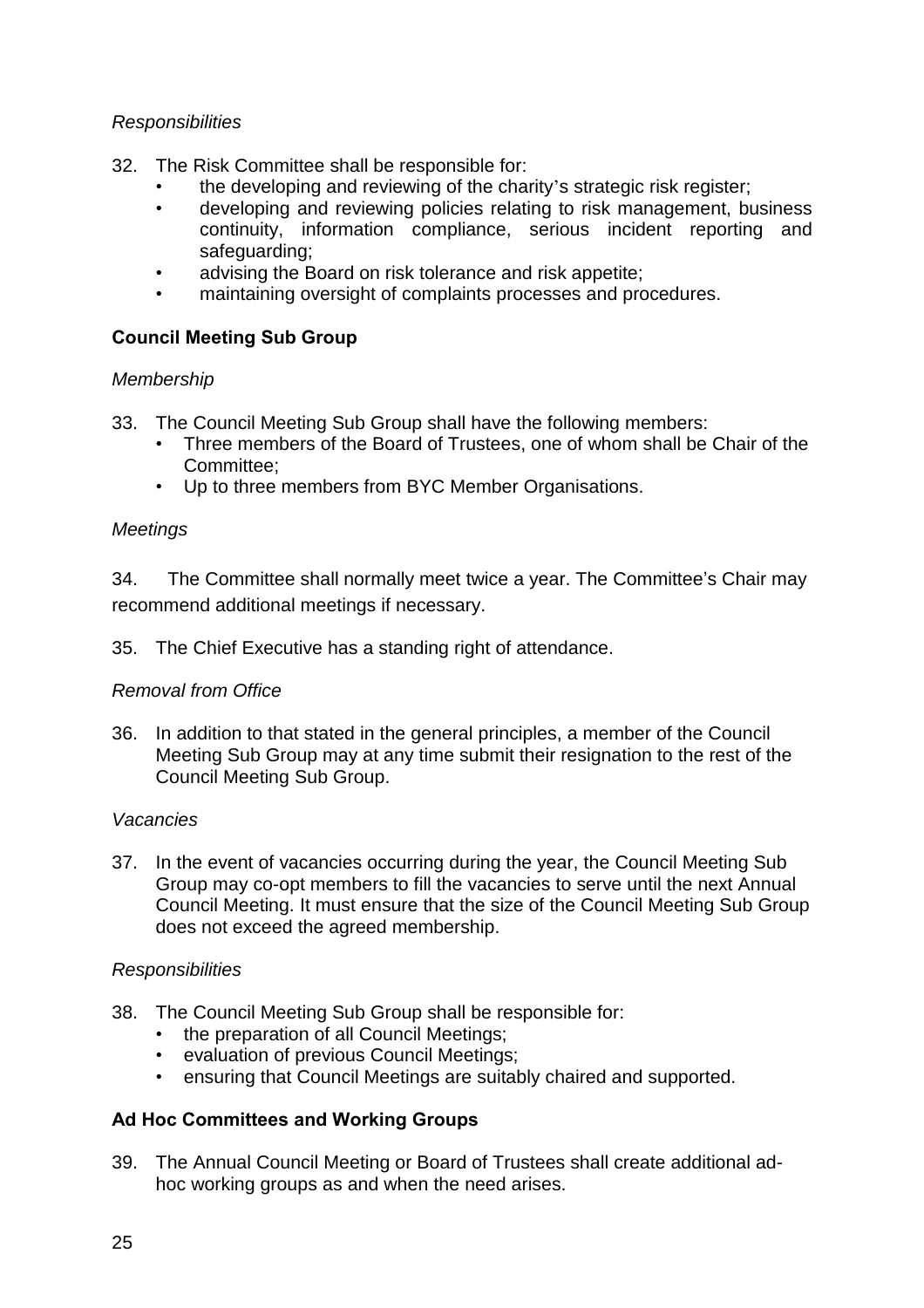- 40. The terms of reference of ad hoc committees or Working Groups shall be as defined in the motion submitted to either the Annual Council Meeting or Board of Trustees.
- 41. Ad hoc Committees and Working Groups shall be responsible to, and report all acts and proceedings to the Board of Trustees.

#### **Committee Reports**

- 42. At the Annual Council Meeting the Board of Trustees shall present a final report of the Council's work of the previous year.
- 43. Members of the Board of Trustees or working groups may be censured individually, as a group or as a whole for a specific area of work during the consideration of the committee's report by Council where a delegate, with the support of five voting delegates may propose a motion of censure. Motions of censure must be passed by a simple majority. The committee chair, the individual concerned or a person nominated from amongst the group concerned shall have first refusal on the speech against.
- 44. If a motion of censure on an individual or group is successful it shall result in the removal of responsibility for that area of work. The area of work will be passed to the Board.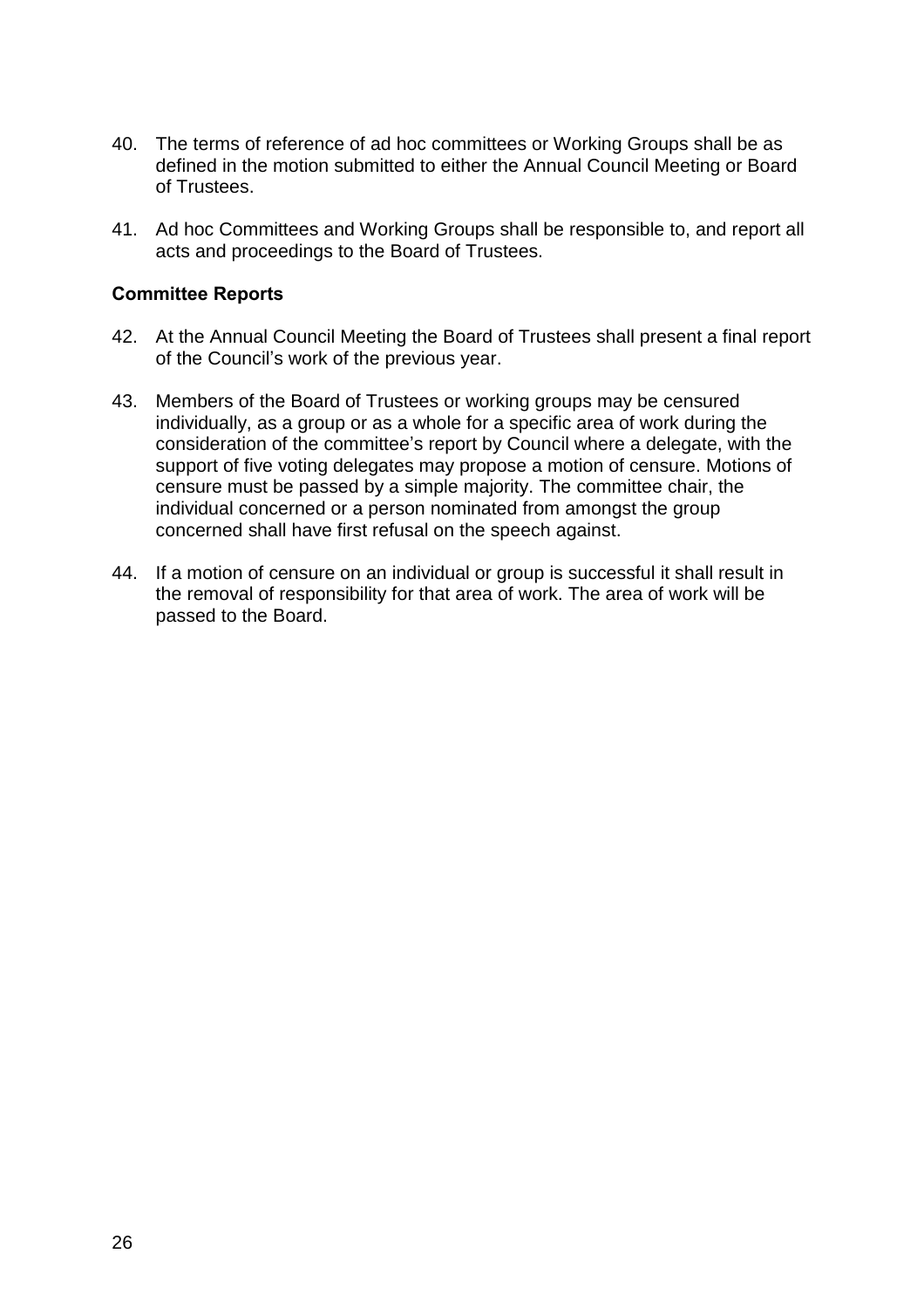## **10. Standing Orders**

1. The standing orders listed below shall apply to all BYC meetings.

## **Points of Order**

- 2. A Point of Order is a request for a specific action. Unlike a motion it does not require a vote, or a speech in favour or against.
- 3. Points of Order have precedence over all other business except they shall not be raised during a speech or vote unless they relate to that speech or vote. Points of Order shall take priority in the following order:
	- a request for a quorum count;
	- a request for a ruling or interpretation;
	- a request for a count of votes;
	- other points of order relating to the procedure of the meeting.

## **Procedural Motions (PMs)**

- 4. Procedural Motions (PMs) are a specific set of motions that call for a specific action to be taken during a meeting. They can be raised during a meeting, except during a speech or vote unless they relate to that speech or vote.
- 5. The following Procedural Motions may be moved at any time but shall have priority in the following order:

**PM1:** to remove the present Chair;

**PM2:** to overturn the Chair's ruling;

**PM3:** to adjourn the meeting for a specified period of time;

**PM4:** to suspend a specified Standing Order for a specified period of time;

**PM5:** to alter the agenda in a specific way to allow consideration of an issue; **PM6:** to refer the matter under consideration to a specified body or person for further consideration;

**PM7:** that the matter under consideration be deferred to later in the meeting or to a later meeting, as specified;

**PM8:** to issue a specific instruction to the Chair or another body, such instruction shall not contradict the Memorandum and Articles or the Rules of the organisation;

**PM9:** to hold a vote on the motion, amendment, or part as it now stands; **PM10:** to take the motion or amendments in parts, as specified;

**PM11:** to allow a non-member of Council to speak:

**PM12:** that the motion or amendment be withdrawn.

- 6. The procedure for raising procedural motions is as follows:
	- i. a member shall inform the Chair that they wish to move a Procedural Motion;
	- ii. the mover of the motion shall speak for the procedural motion;
	- iii. there shall be one speech against the procedural motion;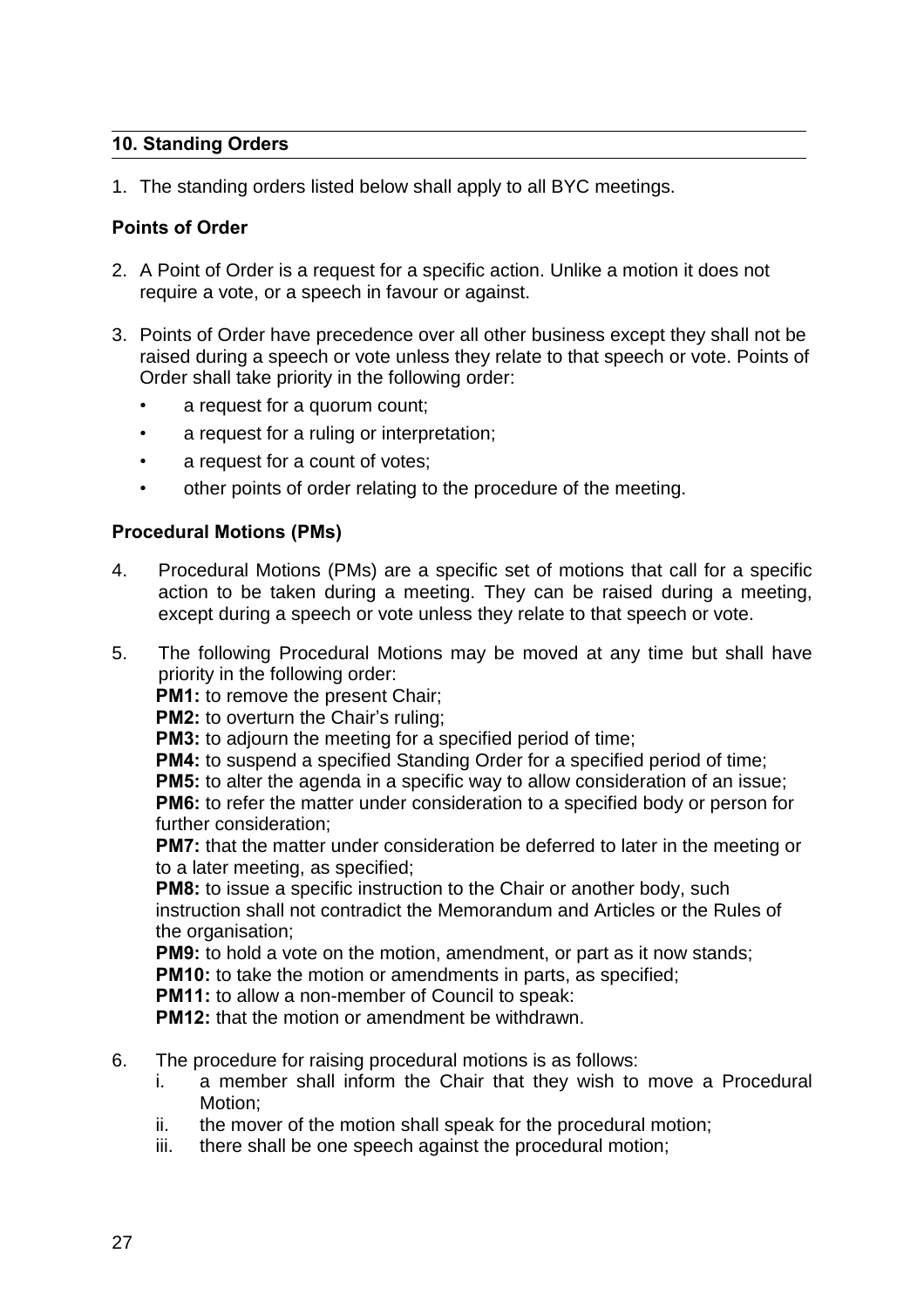- iv. if procedural motion PM1 or PM2 is moved the Chair shall temporarily relinquish the chair and shall have first refusal of the speech against;
- v. if procedural motion PM3, PM4 or PM5 is moved a member of the Board of Trustees shall have first refusal on the speech against;
- vi. if procedural motion PM10 is moved a speech shall be taken in favour of the parts specified being taken separately from the remainder of the motion/amendment followed by a speech against.
- vii. PM10 may only be moved immediately before the summating speech. If carried, one speech against and one speech in favour of each part shall be taken before the vote;
- viii. a vote shall be taken on the motion.
- 7. PM2, where it challenges a ruling on interpretation of the rules, PM3, and PM4, need to be carried by a two-thirds majority. All other procedural motions need to be carried by a simple majority.

## **11. Election Regulations**

### **Election Regulations for Trustees**

- 1. The following regulations shall apply to elections for the Chair and Treasurer, and the six ordinary trustee positions elected by the membership organisations, all of which shall take place at the Annual Council Meeting.
- 2. The deadlines for nominations are as specified by the Search Group (or successor committee) and shall be circulated not fewer than 60 working days before the Annual Council Meeting.
- 3. For the officer roles and six ordinary trustee positions elected by the membership, the Search Group (or successor committee) shall facilitate a shortlisting process to determine if candidates are eligible and suitable, according to standards agreed by the Board, to proceed to hustings and a live ballot at the Annual Council Meeting. They may conduct an interview with a candidate if they deem this necessary. All candidates deemed to be eligible and suitable shall proceed to the hustings and live ballot. The Search Group (or successor committee) may re-open nominations if, in its opinion and by reference to the standards agreed by the Board, it has not received at least one eligible and suitable candidate for each position to be filled by election at the forthcoming Annual Council Meeting. The ballot shall be overseen by the Returning Officer in line with these rules.
- 4. The Returning Officer shall normally be the Chief Executive though they shall have the power to appoint a substitute. BYC staff shall assist the Returning Officer in all aspects of elections.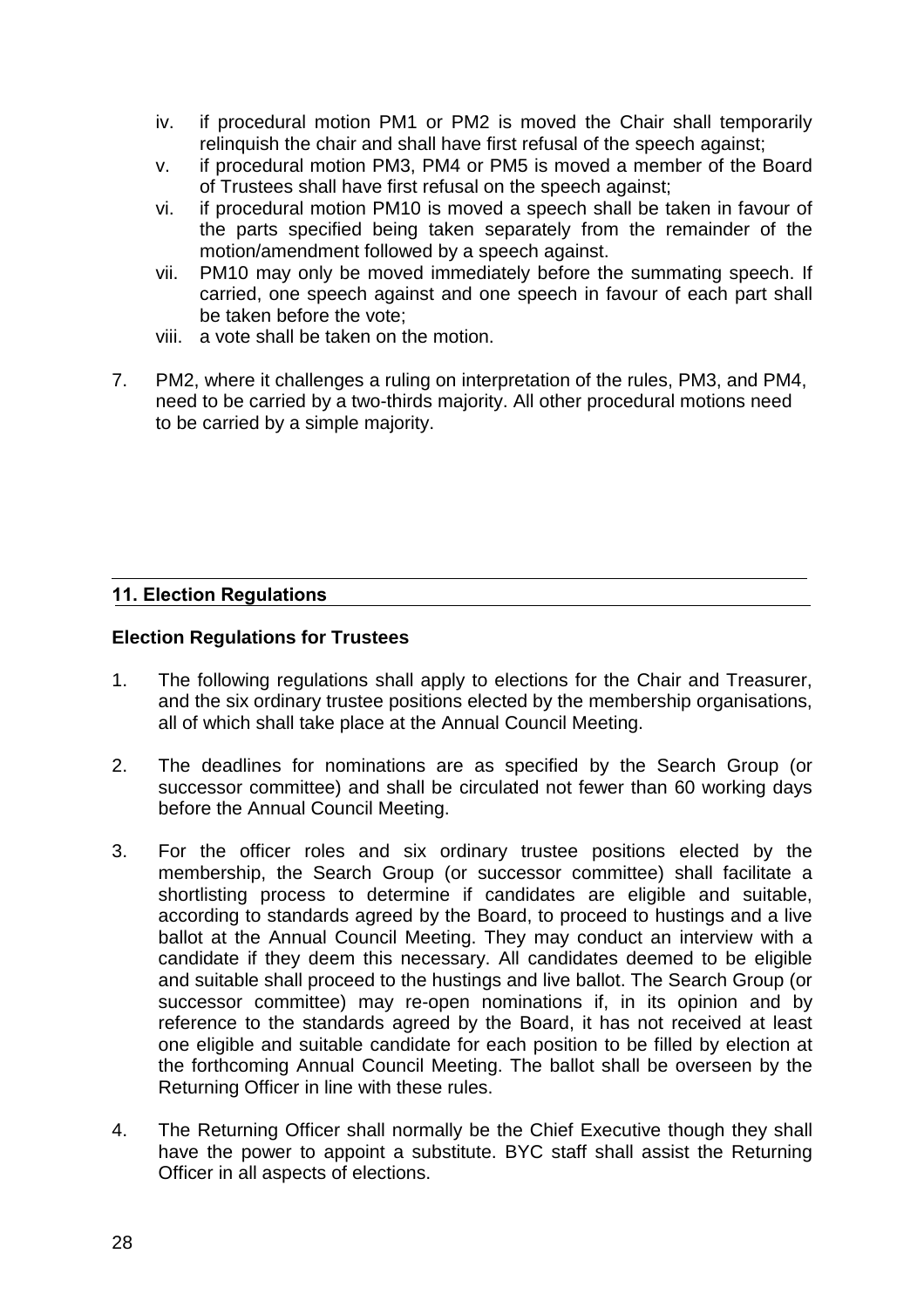## **Election Regulations for Honorary Presidents**

5. Member organisations may nominate via online ballot up to three Members of Parliament, one from each of the three largest political parties in the House of Commons. All nominations shall proceed to the election at the Annual Council Meeting.

### **Nomination**

- 6. The deadline for the nomination for Honorary Presidents and all officer and elected trustee posts shall be set by the Search Group (or successor committee).
- 7. Nominations shall be accepted if they fulfil the following requirements:
	- the consent of the candidate;
	- specification of the post(s) to be contested.
- 8. Except for Honorary Presidents, all candidates shall not have reached their 26<sup>th</sup> birthday, at the date of the election in which they are standing.
- 9. The People Committee Search Group (or successor committee) shall specify and notify candidates of the permissible format of written publicity. This publicity will be circulated to voting delegates in advance of the Annual Council Meeting. No other written publicity shall be permitted.
- 10. Candidates for election may withdraw at any time before the ballot. If this results in no candidate nominations for Officer roles these will be re-opened to determine a new shortlist. The election will be held on line and to be valid a minimum of 30% of the voting delegates registered at the time the ballot opens must vote. If 30% is not met all candidates names will go to the Board for a vote. If withdrawal of nominations for ordinary trustee roles are received leaving insufficient candidates, then those standing would still be put to ACM vote, and nominations re-opened to fill the remaining vacancies by onlineelection as above.

### **Hustings**

- 11. Hustings shall be chaired by the Returning Officer and shall take place immediately before voting.
- 12. Candidates for election shall have an opportunity to put their case and then take questions from the floor at the Returning Officer's discretion. For the purposes of hustings speeches, candidates standing for election to any post may give their hustings speech in any language of their choice provided that they also give a translation of their speech in English.
- 13. Equal time shall be given to each candidate standing in the same election. The length of time allocated to each speech shall be determined by the Search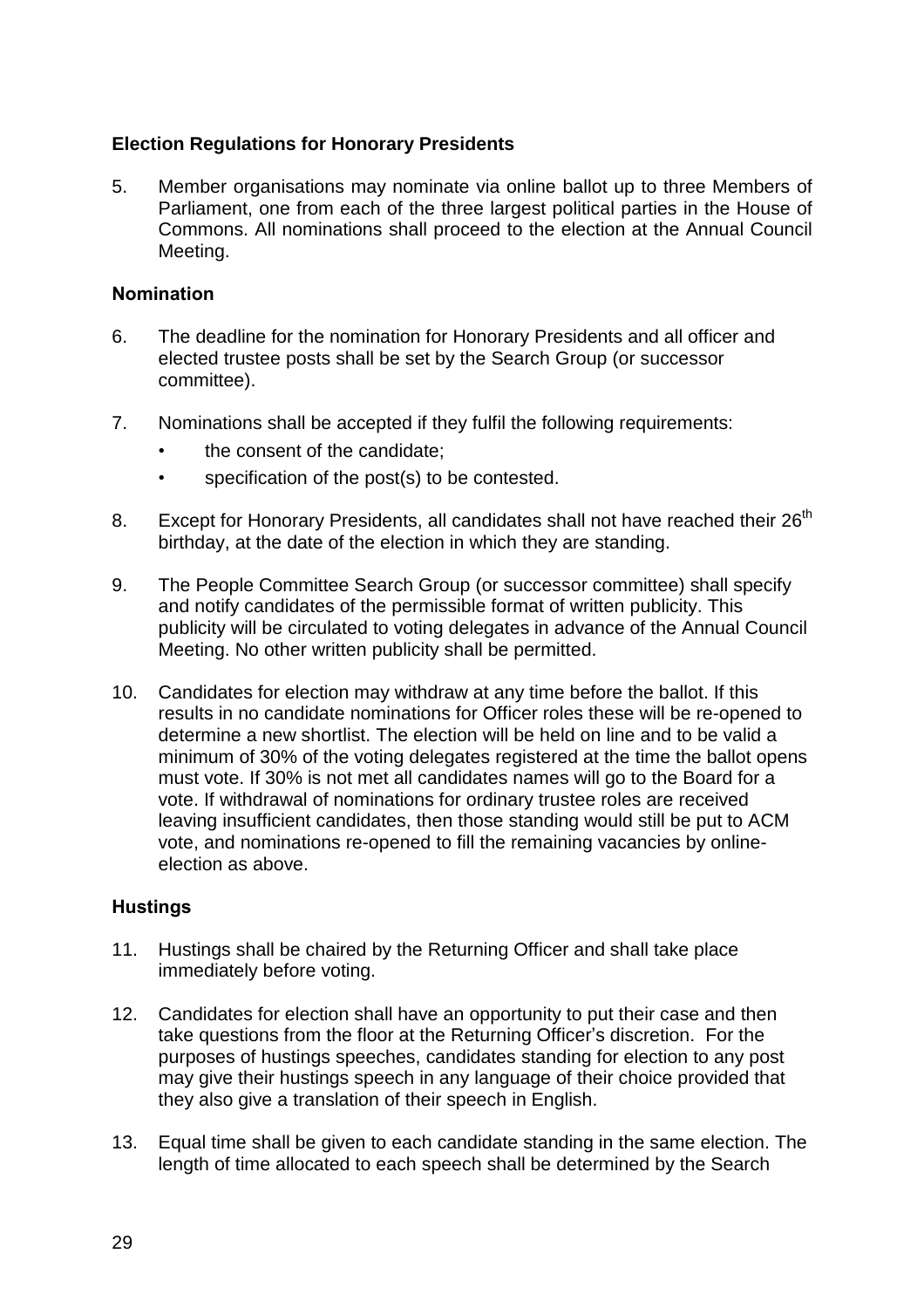Group (or successor committee) and publicised by the Returning Officer prior to the hustings.

14. The nominator of each candidate for Honorary President shall put forward their case.

## **Voting**

- 15. All voting shall be secret, using a ballot form, except for the election of Honorary Presidents, which shall be by a show of hands.
- 16. In all elections there shall be a re-open nominations option to be treated as a normal candidate.

## **The Count**

17. Votes for each election shall be counted in accordance with the form of Single Transferable Vote as recommended by the Electoral Reform Society with the exceptions that if a re-open nominations option is elected nominations shall be re-opened immediately for the vacant places.

## **The Result**

- 18. The Returning Officer shall declare the results of all elections during the relevant Annual Council Meeting. The full results shall be circulated to member organisations in a subsequent mailing.
- 19. Complaints about the conduct of elections shall only be considered within two weeks following the election, and shall be made to the Returning Officer in writing, in the first instance. The Returning Officer shall re-count the election and if the complaint is still valid it shall be referred to Board of Trustees.
- 20. After the close of the relevant Annual Council Meeting, any further disputes may be put in writing to the Board of Trustees whose ruling shall be final.

# **12. Staff**

1. The Board of Trustees shall appoint a Chief Executive and such additional staff as it may deem necessary. Members of staff, not being members of the Board of Trustees, shall have no voting rights at BYC meetings (but this does not prevent them being appointed as a proxy by the member in accordance with the Articles).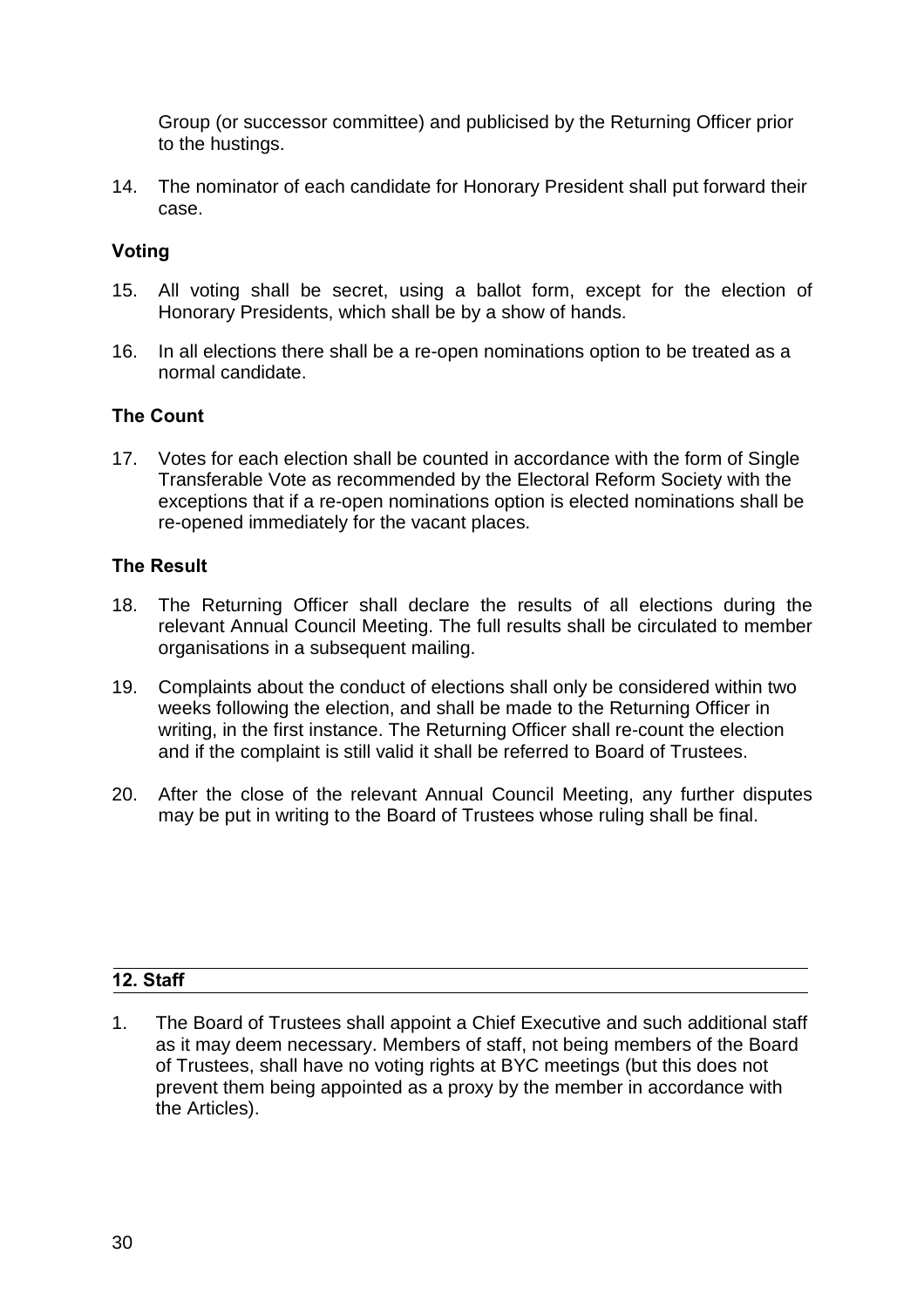## **13. Finance**

- 1. BYC shall be responsible for the financing of its own work. It shall set the annual contributions of its members at the Annual Council Meeting (which shall be held before 31<sup>st</sup> October). All such contributions shall be due on the 1<sup>st</sup> of April of the subsequent year. The Treasurer shall notify each member organisation of the amount due before 31<sup>st</sup> October after the Council fixing the annual contributions of its members.
- 2. The Treasurer shall submit to the Annual Council Meeting audited accounts of the preceding financial year.
- 3. In exceptional circumstances of financial difficulty, the Board of Trustees shall have the power to waive part or all of the contributions due. All requests for such action from member organisations shall be made in writing to the Treasurer.
- 4. All such requests shall be considered by the Board of Trustees. The Treasurer shall notify member organisations with such requests of the Board of Trustees' decision at least 14 working days prior to the Annual Council Meeting.
- 5. The Treasurer shall notify all member organisations that have outstanding debts to BYC of the sum outstanding at least seven days in advance of any Council Meeting. All member organisations which have not paid the final contributions due from them by 5.00pm on the Friday prior to that meeting shall have their right to vote at Council Meetings suspended. The right shall be restored once payment of the contribution is made. An outstanding debt shall be defined as any payment for which an invoice has been presented to the organisation more than 60 working days previous to the start of that meeting.

## **14. Dissolution**

- 1. BYC may be dissolved by a resolution passed by at a General Meeting convened for that purpose, as laid out in clause 8 of the Memorandum of Association.
- 2. The resolution shall give instructions for the disposal of any assets held by or in the name of BYC subject to the restrictions of clause 8 of the Memorandum.